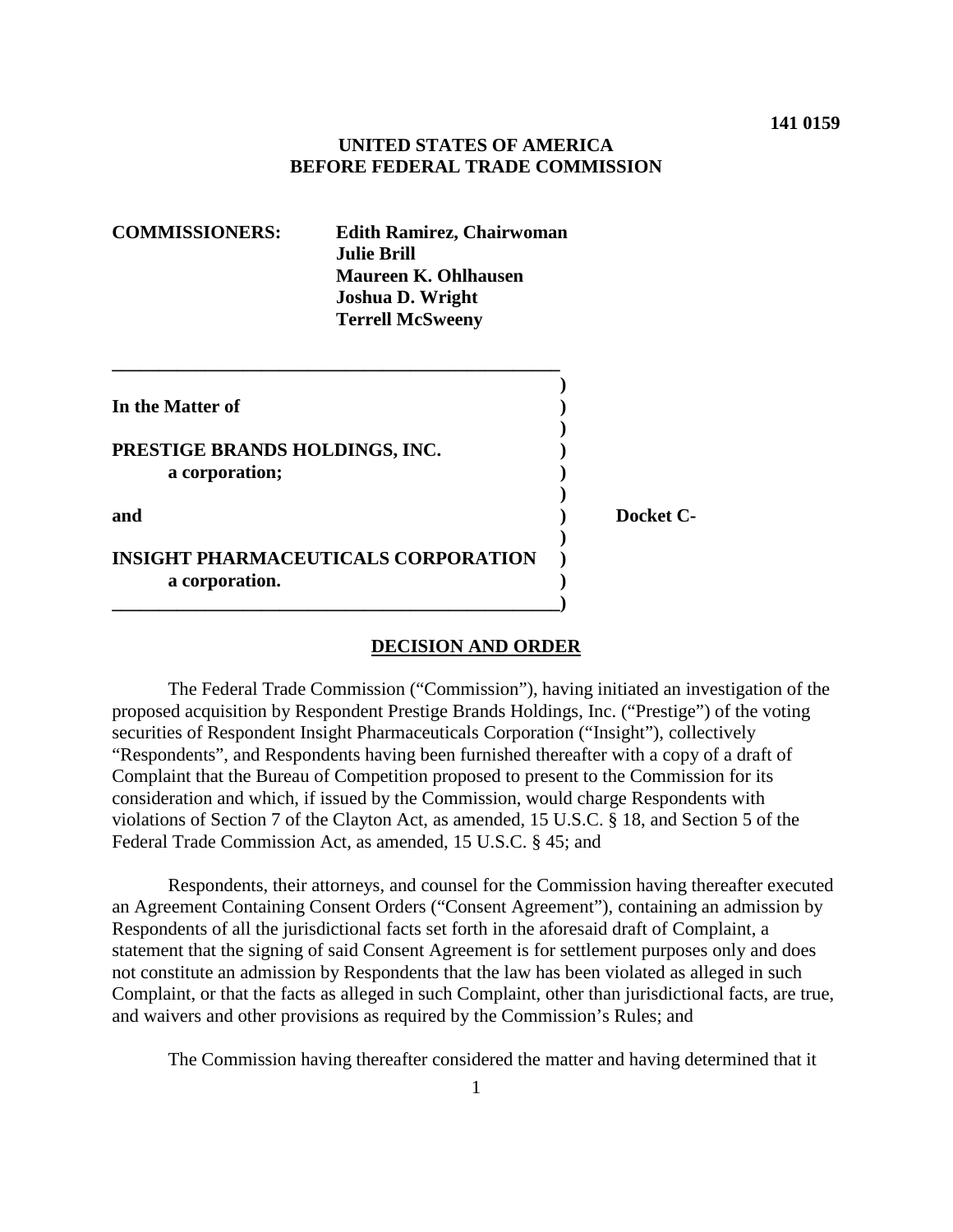had reason to believe that Respondents have violated the said Acts, and that a Complaint should issue stating its charges in that respect, and having thereupon issued its Complaint and an Order to Maintain Assets, and having accepted the executed Consent Agreement and placed such Consent Agreement on the public record for a period of thirty (30) days for the receipt and consideration of public comments, now in further conformity with the procedure described in Commission Rule 2.34, 16 C.F.R. § 2.34, the Commission hereby makes the following jurisdictional findings and issues the following Decision and Order ("Order"):

- 1. Respondent Prestige is a corporation organized, existing and doing business under and by virtue of the laws of the State of Delaware, with its headquarters address located at 660 White Plains Road, Suite 250, Tarrytown, New York 10591.
- 2. Respondent Insight is a corporation organized, existing and doing business under and by virtue of the laws of the State of Delaware, with its headquarters address located at 900 Northbrook Drive, Suite 200, Trevose, Pennsylvania 19053.
- 3. The Commission has jurisdiction of the subject matter of this proceeding and of the Respondents, and the proceeding is in the public interest.

## **ORDER**

I.

**IT IS ORDERED** that, as used in the Order, the following definitions shall apply:

- A. "Prestige" means: Prestige Brands Holdings, Inc., its directors, officers, employees, agents, representatives, successors, and assigns; and its joint ventures, subsidiaries, divisions, groups and affiliates in each case controlled by Prestige Brands Holdings, Inc. (including, without limitation, Medtech Products Inc.), and the respective directors, officers, employees, agents, representatives, successors, and assigns of each. After the Acquisition, Prestige shall include Insight.
- B. "Insight" means: Insight Pharmaceuticals Corporation, its directors, officers, employees, agents, representatives, successors, and assigns; and its joint ventures, subsidiaries, divisions, groups and affiliates in each case controlled by Insight Pharmaceuticals Corporation, and the respective directors, officers, employees, agents, representatives, successors, and assigns of each.
- C. "Respondents" means Prestige and Insight, individually and collectively.
- D. "Commission" means the Federal Trade Commission.
- E. "Acquirer(s)" means the following:
	- 1. a Person specified by name in this Order to acquire particular assets or rights that a Respondent(s) is required to assign, grant, license, divest, transfer, deliver, or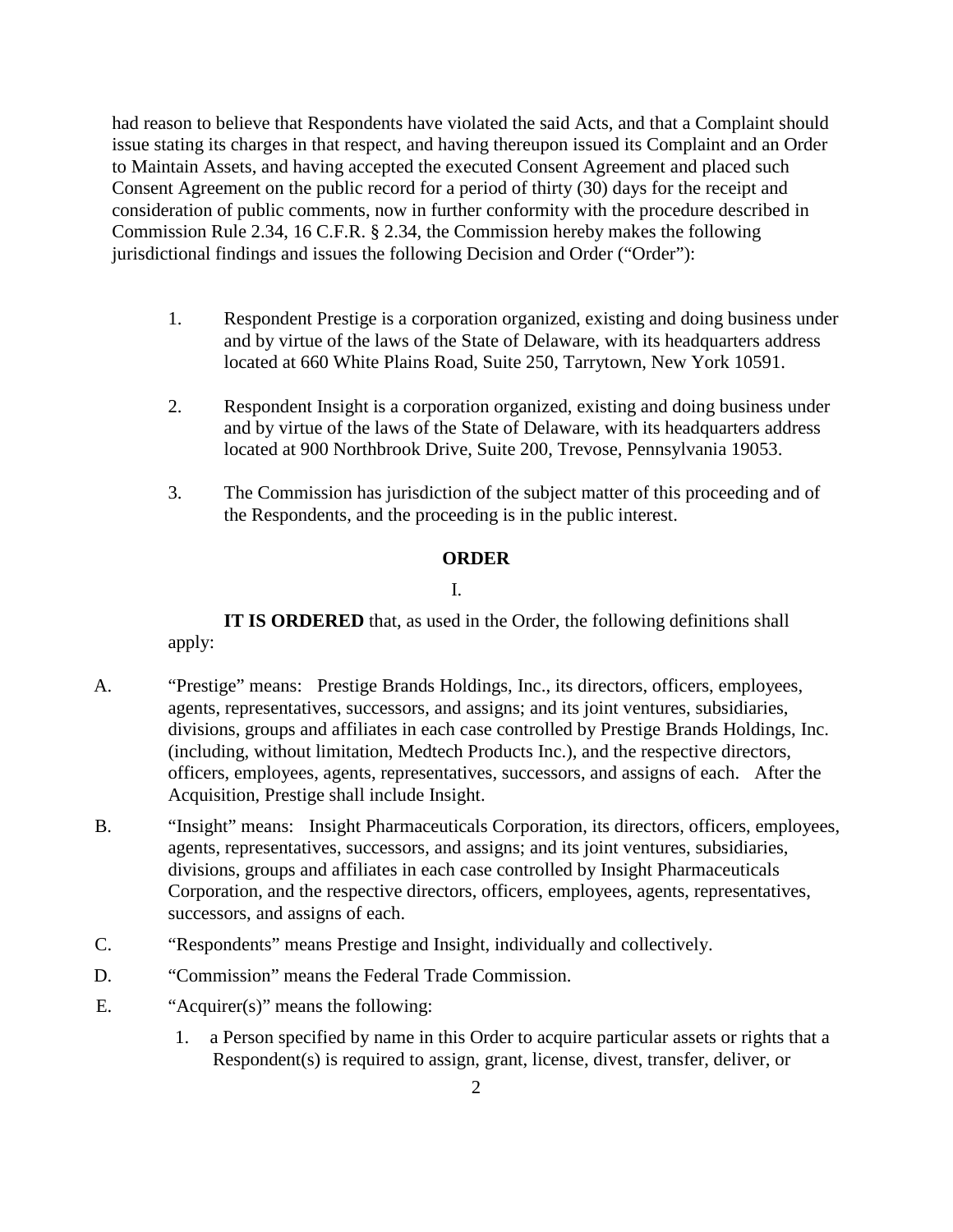otherwise convey pursuant to this Order and that has been approved by the Commission to accomplish the requirements of this Order in connection with the Commission's determination to make this Order final and effective; or

- 2. a Person approved by the Commission to acquire particular assets or rights that a Respondent(s) is required to assign, grant, license, divest, transfer, deliver, or otherwise convey pursuant to this Order.
- F. "Acquisition" means Respondent Prestige's acquisition of fifty percent (50%) or more of the voting securities of Insight. Respondents entered into a *Stock Purchase Agreement* on April 25, 2014, to effect the Acquisition, by and among Medtech Products Inc. (a subsidiary of Prestige), Insight Pharmaceuticals Corporation, SPC Partners IV, L.P., and other shareholders in Insight that was submitted to the Commission.
- G. "Acquisition Date" means the date on which the Acquisition is consummated.
- H. "Agency(ies)" means any government regulatory authority or authorities in the world responsible for granting approval(s), clearance(s), qualification(s), license(s), or permit(s) for any aspect of the research, Development, manufacture, marketing, distribution, or sale of a Product. The term "Agency" includes, without limitation, the United States Food and Drug Administration ("FDA").
- I. "Application(s)" means all of the following: "New Drug Application" ("NDA"), "Abbreviated New Drug Application" ("ANDA"), "Supplemental New Drug Application" ("SNDA"), or "Marketing Authorization Application" ("MAA"), the applications for a Product filed or to be filed with the FDA pursuant to 21 C.F.R. Part 314 et seq., and all supplements, amendments, and revisions thereto, any preparatory work, registration dossier, drafts and data necessary for the preparation thereof, and all correspondence between a Respondent and the FDA related thereto. The term "Application" also includes an "Investigational New Drug Application" ("IND") filed or to be filed with the FDA pursuant to 21 C.F.R. Part 312, and all supplements, amendments, and revisions thereto, any preparatory work, registration dossier, drafts and data necessary for the preparation thereof, and all correspondence between a Respondent and the FDA related thereto.
- J. "Bonine" means all of the over-the-counter Products that contain the active pharmaceutical ingredient generically known as meclizine hydrochloride in Development, manufactured, marketed, sold, owned or controlled by Respondent Insight. "Bonine" includes, without limitation, all Products marketed or sold under the trademark Bonine®.
- K. "Bonine Assets" means the following assets and rights of Respondent Insight, as such assets and rights are in existence as of the date Respondent Insight signs the Agreement Containing Consent Orders in this matter and as are maintained by Respondent Insight in accordance with the Asset Maintenance Order until the Closing Date:
	- 1. all rights to all of the Applications related to Bonine;
	- 2. all Product Intellectual Property related to Bonine that is not Product Licensed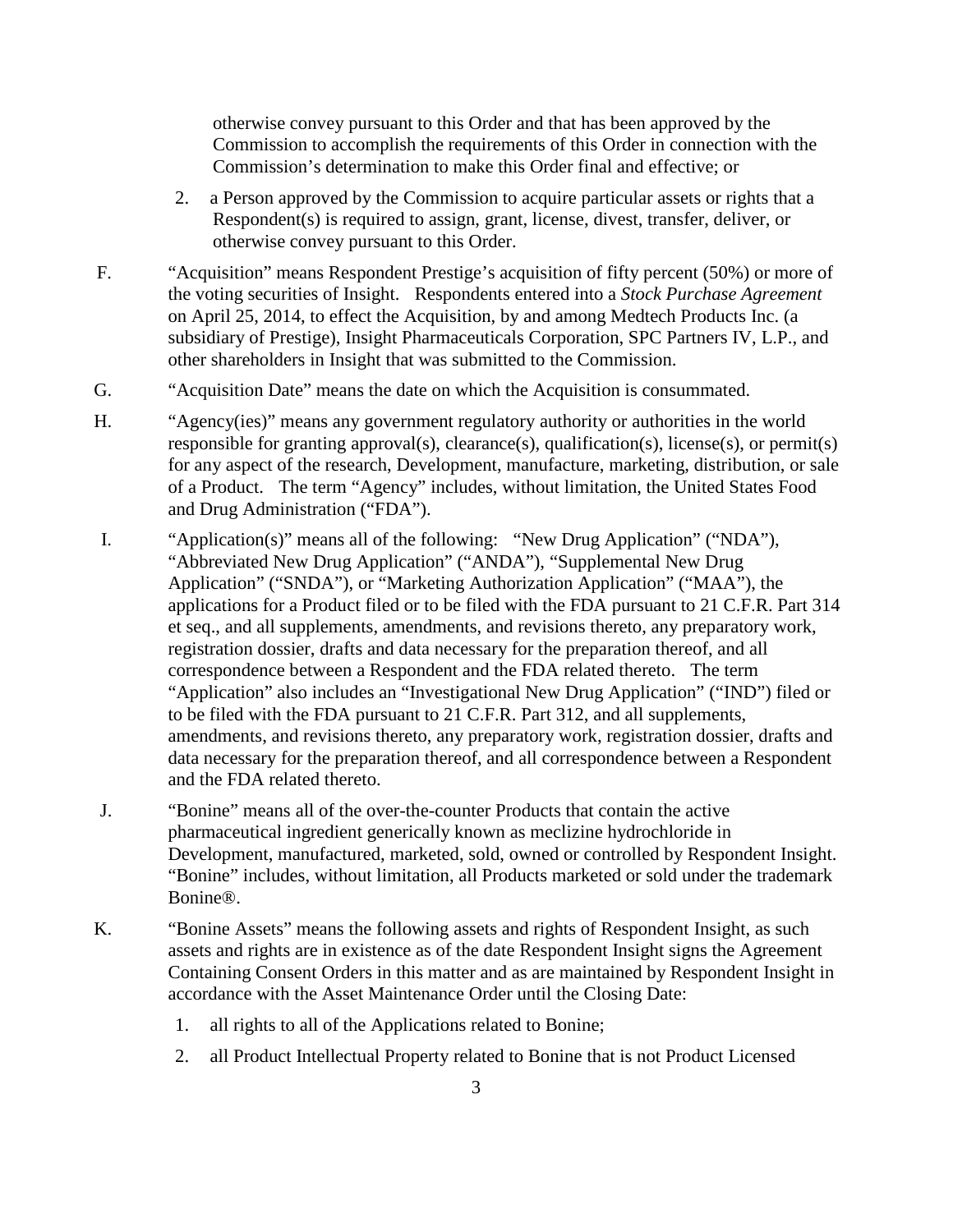Intellectual Property;

- 3. all Product Approvals related to Bonine;
- 4. all Product Manufacturing Technology related to Bonine that is not Product Licensed Intellectual Property;
- 5. all Product Marketing Materials related to Bonine;
- 6. all Product Scientific and Regulatory Material related to Bonine;
- 7. all Website(s) related exclusively to Bonine;
- 8. the content related exclusively to Bonine that is displayed on any Website that is not dedicated exclusively to Bonine;
- 9. a list of all of the NDC Numbers related to Bonine, and rights, to the extent permitted by Law:
	- a. to require Respondents to discontinue the use of those NDC Numbers in the sale or marketing of Bonine *except* for returns, rebates, allowances, and adjustments for such Product sold prior to the Closing Date and *except* as may be required by applicable Law and *except* as is necessary to give effect to the transactions contemplated under any applicable Remedial Agreement;
	- b. to prohibit Respondents from seeking from any customer any type of crossreferencing of those NDC Numbers with any Retained Product(s) *except* for returns, rebates, allowances, and adjustments for such Product sold prior to the Closing Date and *except* as may be required by applicable Law;
	- c. to seek to change any cross-referencing by a customer of those NDC Numbers with a Retained Product (including the right to receive notification from the Respondents of any such cross-referencing that is discovered by Respondent);
	- d. to seek cross-referencing from a customer of the Respondent's NDC Numbers related to Bonine with the Acquirer's NDC Numbers related to Bonine;
	- e. to approve the timing of Respondent's discontinued use of those NDC Numbers in the sale or marketing of Bonine *except* for returns, rebates, allowances, and adjustments for Bonine sold prior to the Closing Date and *except* as may be required by applicable Law and *except* as is necessary to give effect to the transactions contemplated under any applicable Remedial Agreement; and
	- f. to approve any notification(s) from Respondents to any customer(s) regarding the use or discontinued use of such NDC numbers by the Respondents prior to such notification(s) being disseminated to the customer(s);
- 10. all Product Development Reports related to Bonine;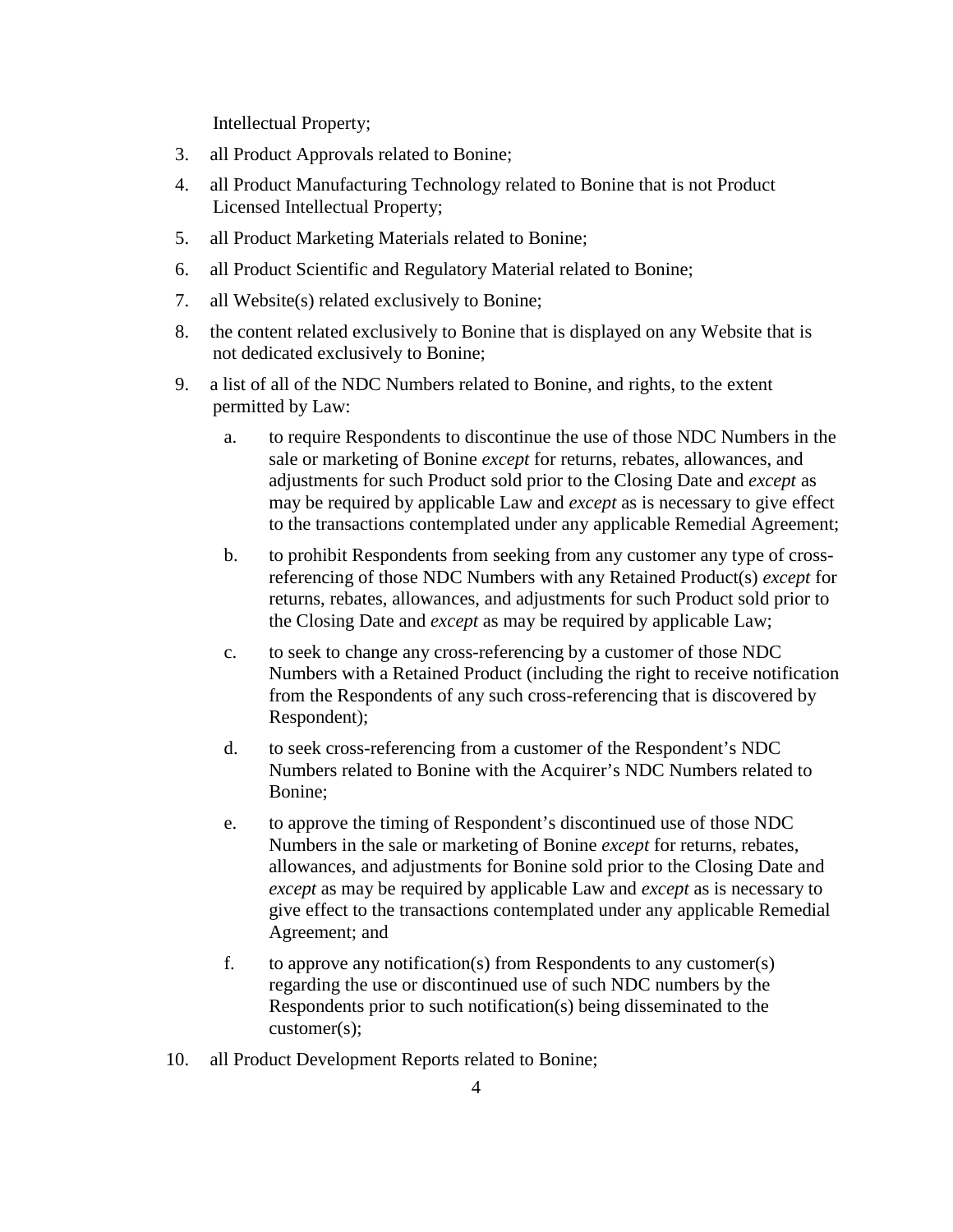- 11. at the option of the Acquirer of Bonine, all Product Assumed Contracts related to Bonine (copies to be provided to the Acquirer on or before the Closing Date);
- 12. a list of all customers and targeted customers for Bonine and a listing of the net sales (in either units or dollars) of Bonine to such customers on either an annual, quarterly, or monthly basis including, but not limited to, a separate list specifying the above-described information for the High Volume Accounts and including the name of the employee(s) for each High Volume Account that is or has been responsible for the purchase of Bonine on behalf of the High Volume Account and his or her business contact information;
- 13. at the option of the Acquirer of Bonine and to the extent approved by the Commission in the relevant Remedial Agreement, all inventory in existence as of the Closing Date including, but not limited to, raw materials, packaging materials, work-in-process and finished goods related to Bonine;
- 14. copies of all unfilled customer purchase orders for Bonine as of the Closing Date, to be provided to the Acquirer of Bonine not later than five (5) days after the Closing Date;
- 15. at the option of the Acquirer of Bonine, all unfilled customer purchase orders for Bonine; and
- 16. all of the Respondent's books, records, and files directly related to the foregoing;

*provided, however*, that "Bonine Assets" shall not include: (i) documents relating to any Respondent's general business strategies or practices relating to the conduct of its Business of marketing over-the-counter pharmaceutical Products, where such documents do not discuss with particularity Bonine; (ii) administrative, financial, and accounting records; (iii) quality control records that are determined not to be material to the manufacture of Bonine by the Interim Monitor or the Acquirer of Bonine; (v) any real estate and the buildings and other permanent structures located on such real estate; and (vi) all Product Licensed Intellectual Property;

*provided further*, *however*, that in cases in which documents or other materials included in the assets to be divested contain information: (i) that relates both to Bonine and to Retained Products or Businesses of any Respondent and cannot be segregated in a manner that preserves the usefulness of the information as it relates to Bonine; or (ii) for which any Respondent has a legal obligation to retain the original copies, the Respondents shall be required to provide only copies or relevant excerpts of the documents and materials containing this information. In instances where such copies are provided to the Acquirer of Bonine, the Respondents shall provide the Acquirer access to original documents under circumstances where copies of documents are insufficient for evidentiary or regulatory purposes. The purpose of this provision is to ensure that the Respondents provides the Acquirer with the above-described information without requiring the Respondents completely to divest itself of information that, in content, also relates to Retained Product(s).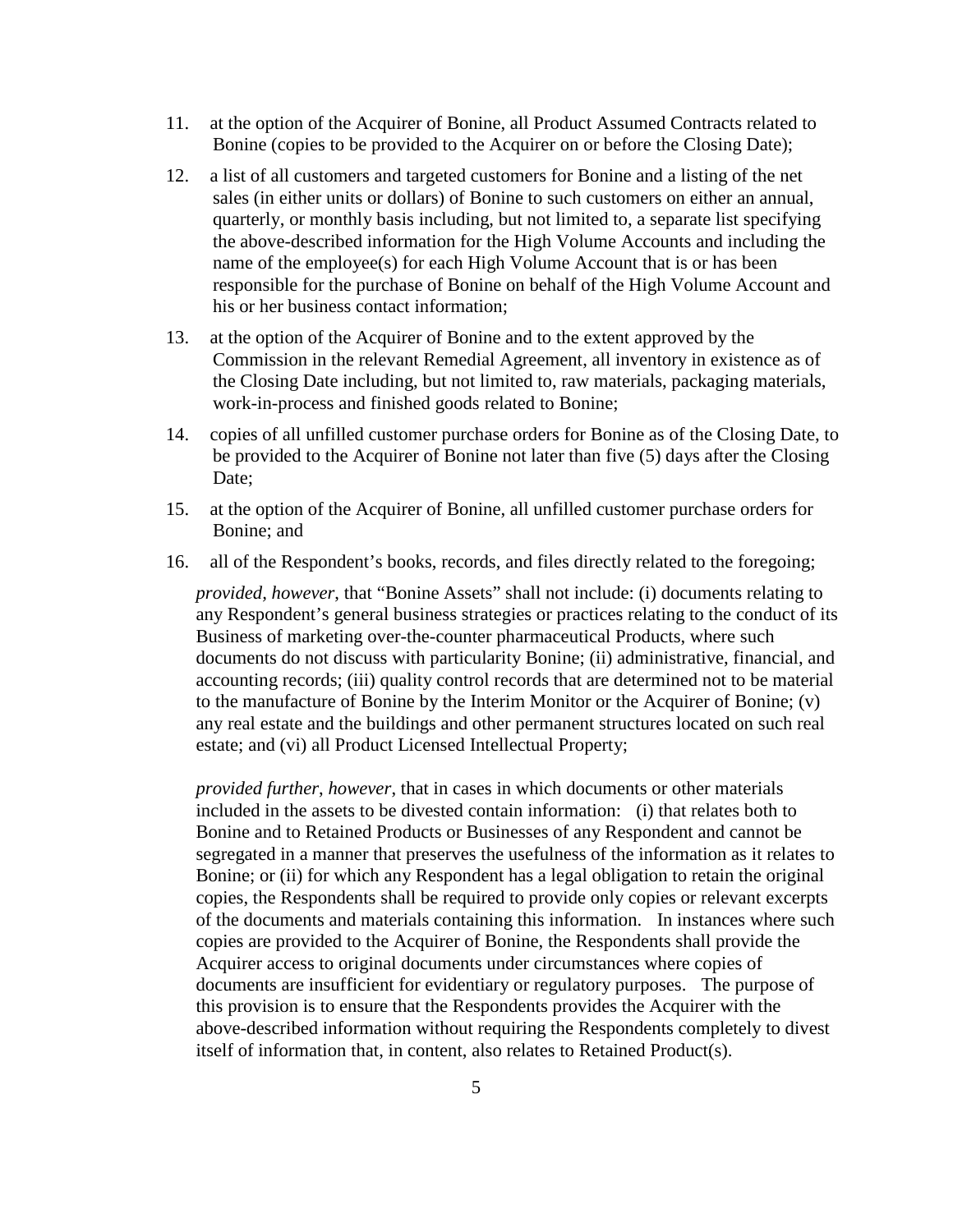- L. "Bonine Divestiture Agreements" means the *Asset Purchase Agreement* between Wellspring Pharmaceutical Corporation and Medtech Products Inc. (an indirect subsidiary of Prestige Brands Holdings, Inc.) dated as of August 14, 2014; and all amendments, exhibits, attachments, agreements, and schedules thereto, related to the Bonine Assets that have been approved by the Commission to accomplish the requirements of this Order. The Bonine Divestiture Agreements are contained in Non-Public Appendix I.
- M. "Business" means the research, Development, manufacture, commercialization, distribution, marketing, importation, advertisement and sale of a Product.
- N. "cGMP" means current Good Manufacturing Practice as set forth in the United States Federal Food, Drug, and Cosmetic Act, as amended, and includes all rules and regulations promulgated by the FDA thereunder.
- O. "Clinical Trial(s)" means a controlled study in humans of the safety or efficacy of a Product, and includes, without limitation, such clinical trials as are designed to support expanded labeling or to satisfy the requirements of an Agency in connection with any Product Approval and any other human study used in research and Development of a Product.
- P. "Closing Date" means the date on which a Respondent (or a Divestiture Trustee) consummates a transaction to assign, grant, license, divest, transfer, deliver, or otherwise convey the Bonine Assets to the Acquirer pursuant to this Order.
- Q. "Confidential Business Information" means all information owned by, or in the possession or control of, any Respondent that is not in the public domain and that is directly related to the conduct of the Business related to Bonine. The term "Confidential Business Information" *excludes* the following:
	- 1. information relating to any Respondent's general business strategies or practices that does not discuss with particularity Bonine;
	- 2. information specifically excluded from the Bonine Assets;
	- 3. information that is contained in documents, records or books of any Respondent that is provided to the Acquirer by a Respondent that is unrelated to Bonine or that is exclusively related to Retained Product(s); and
	- 4. information that is protected by the attorney work product, attorney-client, joint defense or other privilege prepared in connection with the Acquisition and relating to any United States, state, or foreign antitrust or competition Laws.
- R. "Development" means all preclinical and clinical drug development activities (including formulation), including test method development and stability testing, toxicology, formulation, process development, manufacturing scale-up, development-stage manufacturing, quality assurance/quality control development, statistical analysis and report writing, conducting Clinical Trials for the purpose of obtaining any and all approvals, licenses, registrations or authorizations from any Agency necessary for the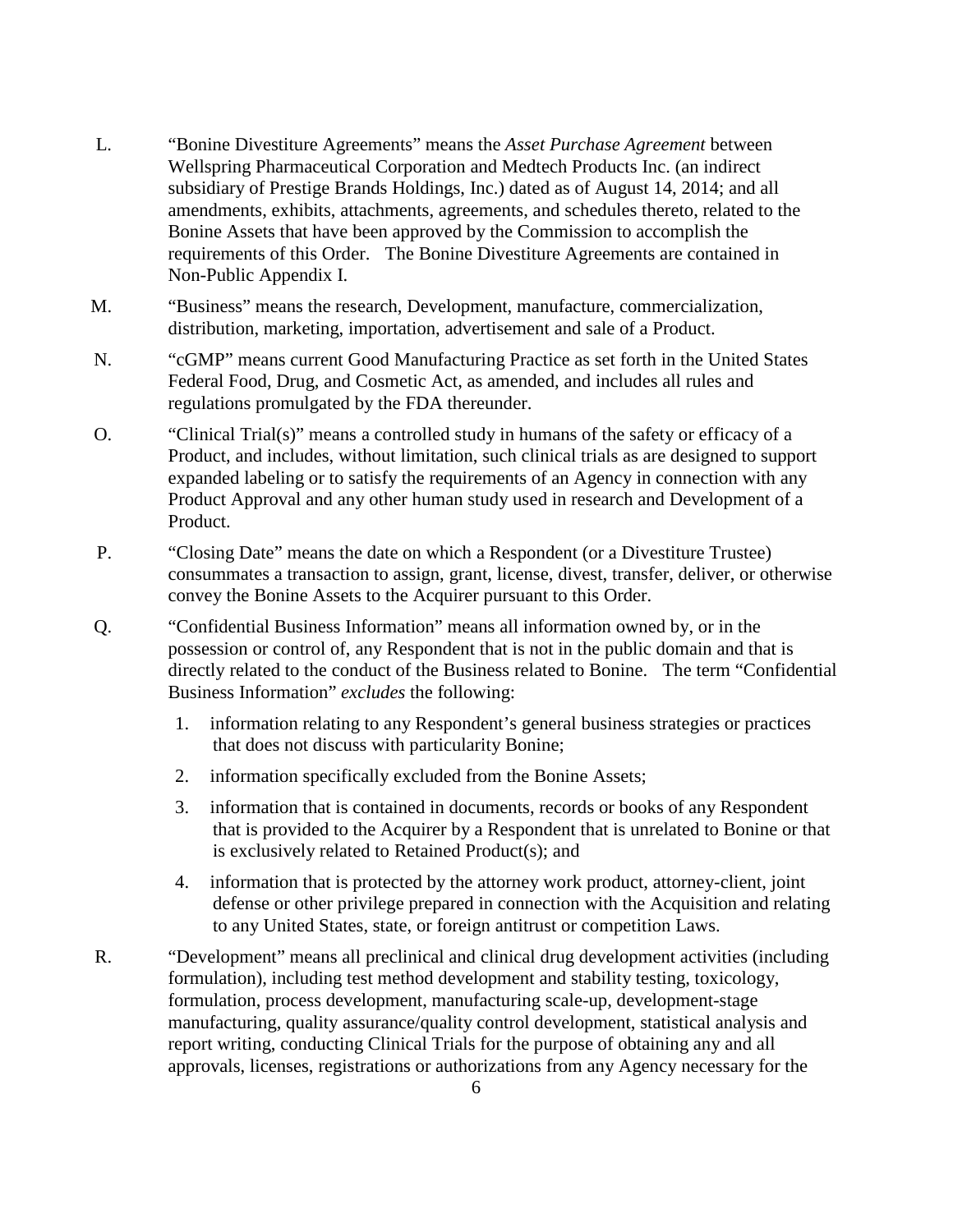manufacture, use, storage, import, export, transport, promotion, marketing, and sale of a Product (including any government price or reimbursement approvals), Product approval and registration, and regulatory affairs related to the foregoing. "Develop" means to engage in Development.

S. "Direct Cost" means a cost not to exceed the cost of labor, material, travel and other expenditures to the extent the costs are directly incurred to provide the relevant assistance or service. "Direct Cost" to the Acquirer for its use of any of a Respondent's employees' labor shall not exceed the average hourly wage rate for such employee;

*provided, however*, in each instance where: (i) an agreement to divest relevant assets is specifically referenced and attached to this Order, and (ii) such agreement becomes a Remedial Agreement for Bonine, "Direct Cost" means such cost as is provided in such Remedial Agreement for Bonine.

- T. "Divestiture Product License" means a perpetual, non-exclusive, fully paid-up and royalty-free license(s) under a Remedial Agreement with rights to sublicense to all Product Licensed Intellectual Property and all Product Manufacturing Technology related to general manufacturing know-how that was owned, licensed, or controlled by Respondent Insight:
	- 1. to research and Develop Bonine for marketing, distribution or sale within the Geographic Territory;
	- 2. to use, make, have made, distribute, offer for sale, promote, advertise, or sell Bonine within the Geographic Territory;
	- 3. to import or export Bonine to or from the Geographic Territory to the extent related to the marketing, distribution or sale of Bonine in the Geographic Territory; and
	- 4. to have Bonine made anywhere in the World for distribution or sale within, or import into the Geographic Territory;

*provided however*, that for any Product Licensed Intellectual Property that is the subject of a license from a Third Party entered into by a Respondent prior to the Acquisition, the scope of the rights granted hereunder shall only be required to be equal to the scope of the rights granted by the Third Party to that Respondent.

- U. "Divestiture Product Releasee(s)" means the following Persons:
	- 1. the Acquirer for the Bonine Assets;
	- 2. any Person controlled by or under common control with the Acquirer; and
	- 3. any Manufacturing Designees, licensees, sublicensees, manufacturers, suppliers, distributors, and customers of the Acquirer, or of such Acquirer-affiliated entities.
- V. "Divestiture Trustee" means the trustee appointed by the Commission pursuant to Paragraph IV of this Order.
- W. "Domain Name" means the domain name(s) (universal resource locators), and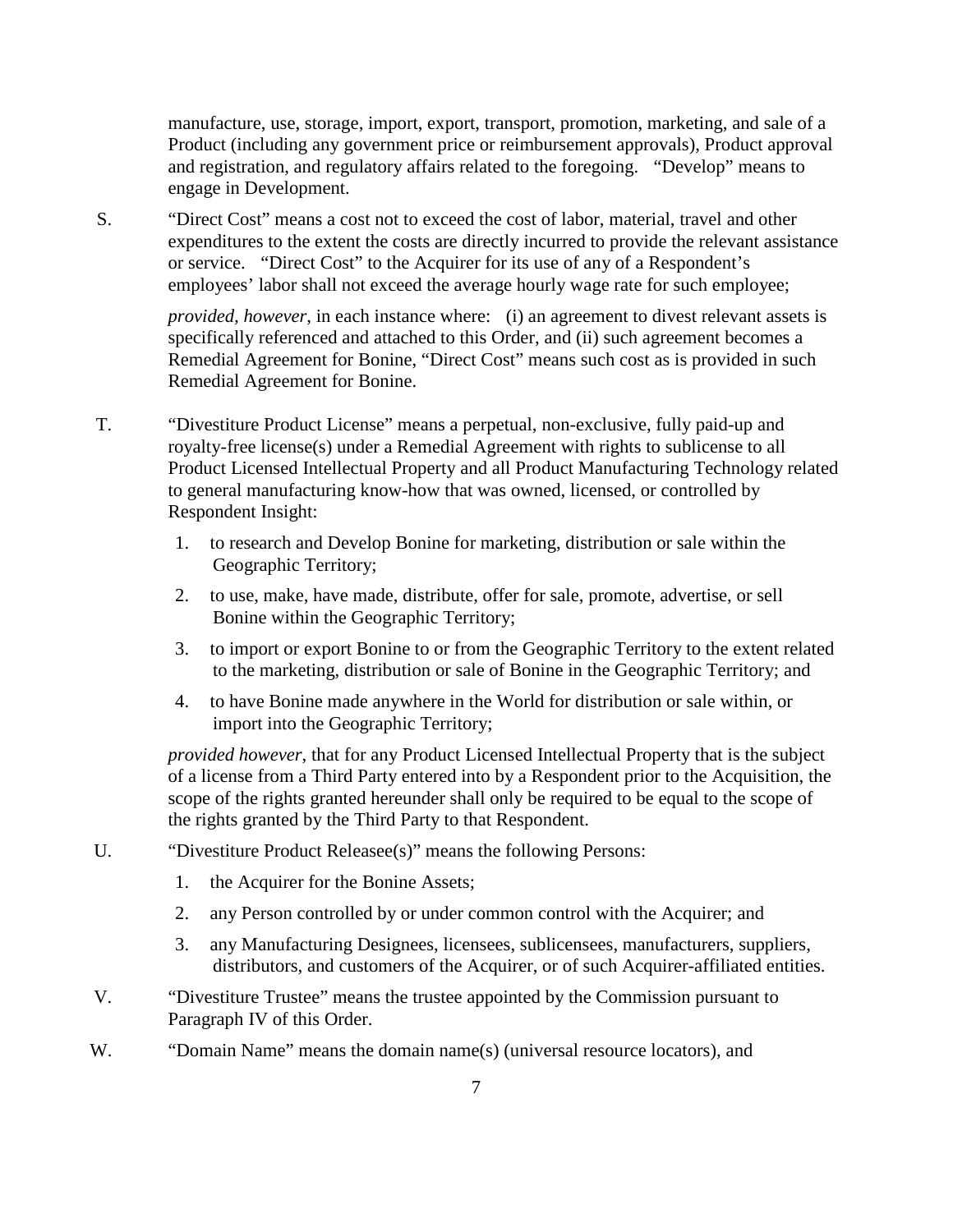registration(s) thereof, issued by any Person or authority that issues and maintains the domain name registration; *provided, however*, "Domain Name" shall not include any trademark or service mark rights to such domain names other than the rights to the Product Trademarks required to be divested.

- X. "Dramamine" means all Products Developed, marketed, sold, owned, or controlled by the Respondents under the trade name Dramamine®.
- Y. "Geographic Territory" shall mean the United States of America, including all of its territories and possessions, unless otherwise specified.
- Z. "Government Entity" means any Federal, state, local or non-U.S. government, or any court, legislature, government agency, or government commission, or any judicial or regulatory authority of any government.
- AA. "High Volume Account(s)" means any retailer, wholesaler or distributor whose annual or projected annual aggregate purchase amounts (on a company-wide level), in units or in dollars, of Bonine in the United States of America from Respondent Insight was, or is projected to be among the top twenty highest of such purchase amounts by Respondent Insight's U.S. customers on any of the following dates: (i) the end of the last quarter that immediately preceded the date of the public announcement of the proposed Acquisition; (ii) the end of the last quarter that immediately preceded the Acquisition Date; (iii) the end of the last quarter that immediately preceded the Closing Date for the Bonine Assets; or (iv) the end of the last quarter following the Acquisition or the Closing Date.
- BB. "Interim Monitor" means any monitor appointed pursuant to Paragraph III of this Order or Paragraph III of the related Order to Maintain Assets.
- CC. "Law" means all laws, statutes, rules, regulations, ordinances, and other pronouncements by any Government Entity having the effect of law.
- DD. "Manufacturing Designee" means any Person other than a Respondent that has been designated by the Acquirer to manufacture Bonine for the Acquirer.
- EE. "NDC Number(s)" means the National Drug Code number, including both the labeler code assigned by the FDA and the additional numbers assigned by the labeler as a product code for a specific Product.
- FF. "Orders" means this Decision and Order and the related Order to Maintain Assets.
- GG. "Order Date" means the date on which the final Decision and Order in this matter is issued by the Commission.
- HH. "Order to Maintain Assets" means the Order to Maintain Assets incorporated into and made a part of the Agreement Containing Consent Orders.
	- II. "Patent(s)" means all patents, patent applications, including provisional patent applications, invention disclosures, certificates of invention and applications for certificates of invention and statutory invention registrations, in each case filed, or in existence, on or before the Closing Date (*except* where this Order specifies a different time), and includes all reissues, additions, divisions, continuations, continuations-in-part,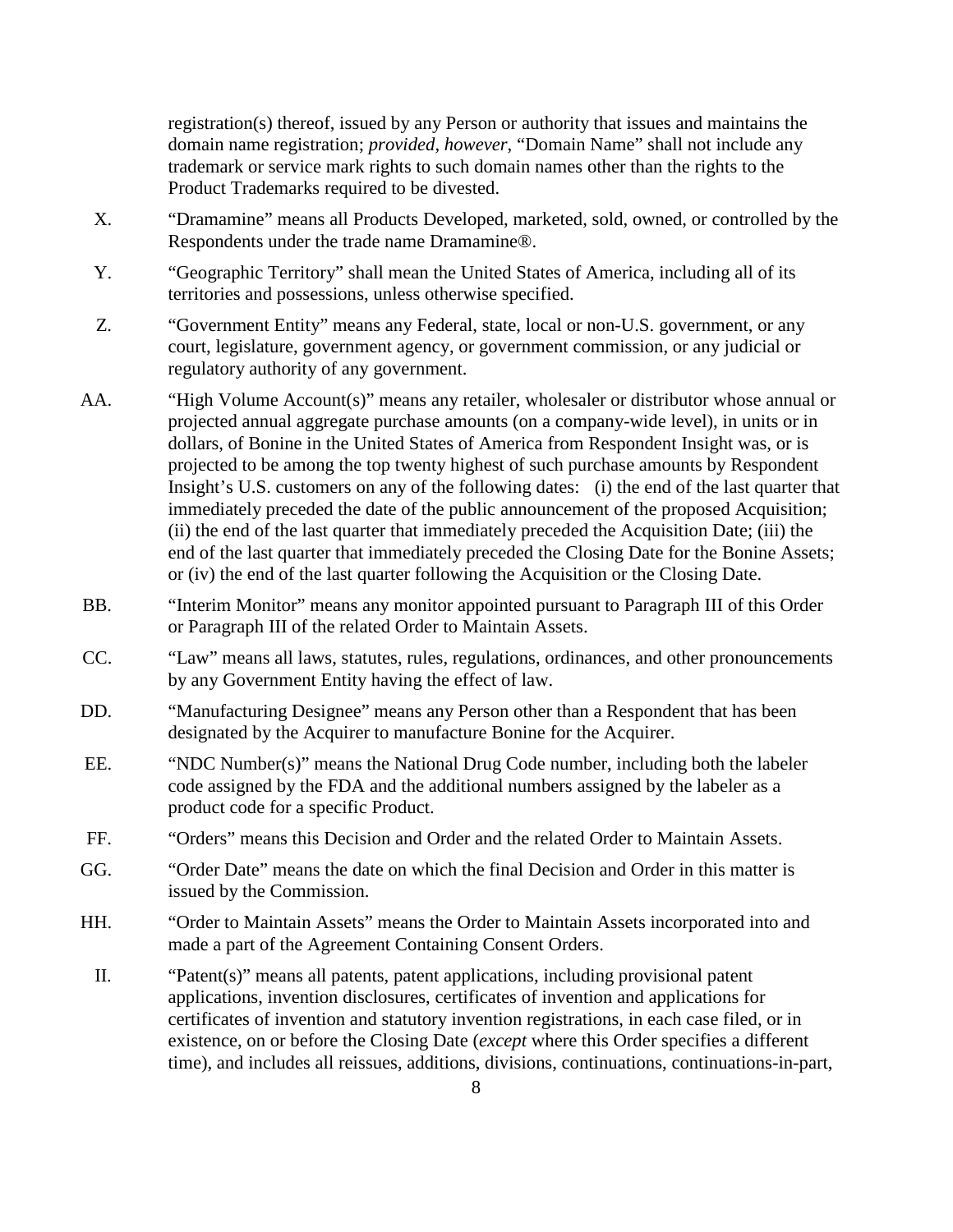supplementary protection certificates, extensions and reexaminations thereof, all inventions disclosed therein, and all rights therein provided by international treaties and conventions.

- JJ. "Person" means any individual, partnership, joint venture, firm, corporation, association, trust, unincorporated organization, or other business or Government Entity, and any subsidiaries, divisions, groups or affiliates thereof.
- KK. "Product(s)" means any pharmaceutical, biological, or genetic composition containing any formulation or dosage of a compound referenced as its pharmaceutically, biologically, or genetically active ingredient and/or that is the subject of an Application.
- LL. "Product Approval(s)" means any approvals, registrations, permits, licenses, consents, authorizations, and other approvals, and pending applications and requests therefor, required by applicable Agencies related to the research, Development, manufacture, distribution, finishing, packaging, marketing, sale, storage or transport of a Product within the United States of America, and includes, without limitation, all approvals, registrations, licenses or authorizations granted in connection with any Application related to that Product.
- MM. "Product Assumed Contracts" means all of the following contracts or agreements (copies of each such contract to be provided to the Acquirer on or before the Closing Date and segregated in a manner that clearly identifies the purpose(s) of each such contract):
	- 1. that make specific reference to Bonine and pursuant to which any Third Party is obligated to purchase, or has the option to purchase without further negotiation of terms, Bonine from Respondent Insight unless such contract applies generally to Respondent Insight's sales of Products to that Third Party;
	- 2. pursuant to which Respondent Insight had or has as of the Closing Date the ability to independently purchase the active pharmaceutical ingredient(s) or other necessary ingredient(s) or component(s) or had planned to purchase the active pharmaceutical ingredient(s) or other necessary ingredient(s) or component(s) from any Third Party for use in connection with the manufacture of Bonine;
	- 3. relating to any Clinical Trials involving Bonine;
	- 4. with universities or other research institutions for the use of Bonine in scientific research;
	- 5. relating to the particularized marketing of Bonine or educational matters relating solely to Bonine(s);
	- 6. pursuant to which a Third Party manufactures Bonine on behalf of Respondent Insight;
	- 7. pursuant to which a Third Party provides any part of the manufacturing process including, without limitation, the finish, fill, and/or packaging of Bonine on behalf of Respondent;
	- 8. pursuant to which a Third Party provides the Product Manufacturing Technology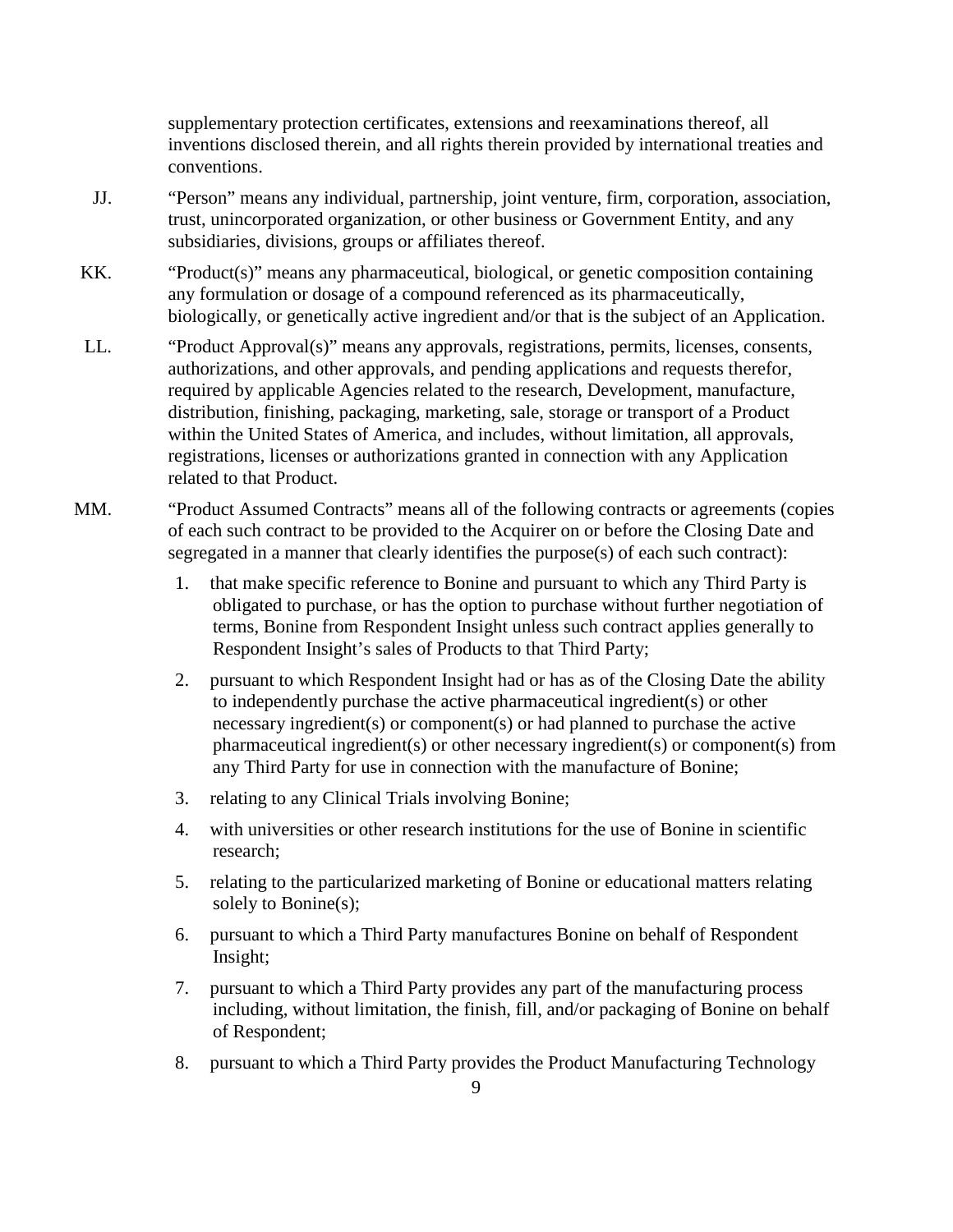related to Bonine to Respondent Insight;

- 9. pursuant to which a Third Party is licensed by Respondent Insight to use the Product Manufacturing Technology;
- 10. constituting confidentiality agreements involving Bonine;
- 11. involving any royalty, licensing, covenant not to sue, or similar arrangement involving Bonine;
- 12. pursuant to which a Third Party provides any specialized services necessary to the research, Development, manufacture or distribution of Bonine to Respondent Insight including, but not limited to, consultation arrangements; and/or
- 13. pursuant to which any Third Party collaborates with Respondent Insight in the performance of research, Development, marketing, distribution or selling of Bonine or the Business related to Bonine;

*provided, however*, that where any such contract or agreement also relates to a Retained Product(s), Respondent Insight shall assign the Acquirer all such rights under the contract or agreement as are related to Bonine, but concurrently may retain similar rights for the purposes of the Retained Product(s).

NN. "Product Copyrights" means rights to all original works of authorship of any kind directly related to Bonine and any registrations and applications for registrations thereof within the Geographic Territory, including, but not limited to, the following: all such rights with respect to all promotional materials for healthcare providers, all promotional materials for patients, and educational materials for the sales force; copyrights in all preclinical, clinical and process development data and reports relating to the research and Development of that Product or of any materials used in the research, Development, manufacture, marketing or sale of that Product, including all copyrights in raw data relating to Clinical Trials of that Product, all case report forms relating thereto and all statistical programs developed (or modified in a manner material to the use or function thereof (other than through user references)) to analyze clinical data, all market research data, market intelligence reports and statistical programs (if any) used for marketing and sales research; all copyrights in customer information, promotional and marketing materials, that Product's sales forecasting models, medical education materials, sales training materials, and advertising and display materials; all records relating to employees of a Respondent who accept employment with the Acquirer (excluding any personnel records the transfer of which is prohibited by applicable Law); all copyrights in records, including customer lists, sales force call activity reports, vendor lists, sales data, reimbursement data, speaker lists, manufacturing records, manufacturing processes, and supplier lists; all copyrights in data contained in laboratory notebooks relating to that Product or relating to its biology; all copyrights in adverse experience reports and files related thereto (including source documentation) and all copyrights in periodic adverse experience reports and all data contained in electronic databases relating to adverse experience reports and periodic adverse experience reports; all copyrights in analytical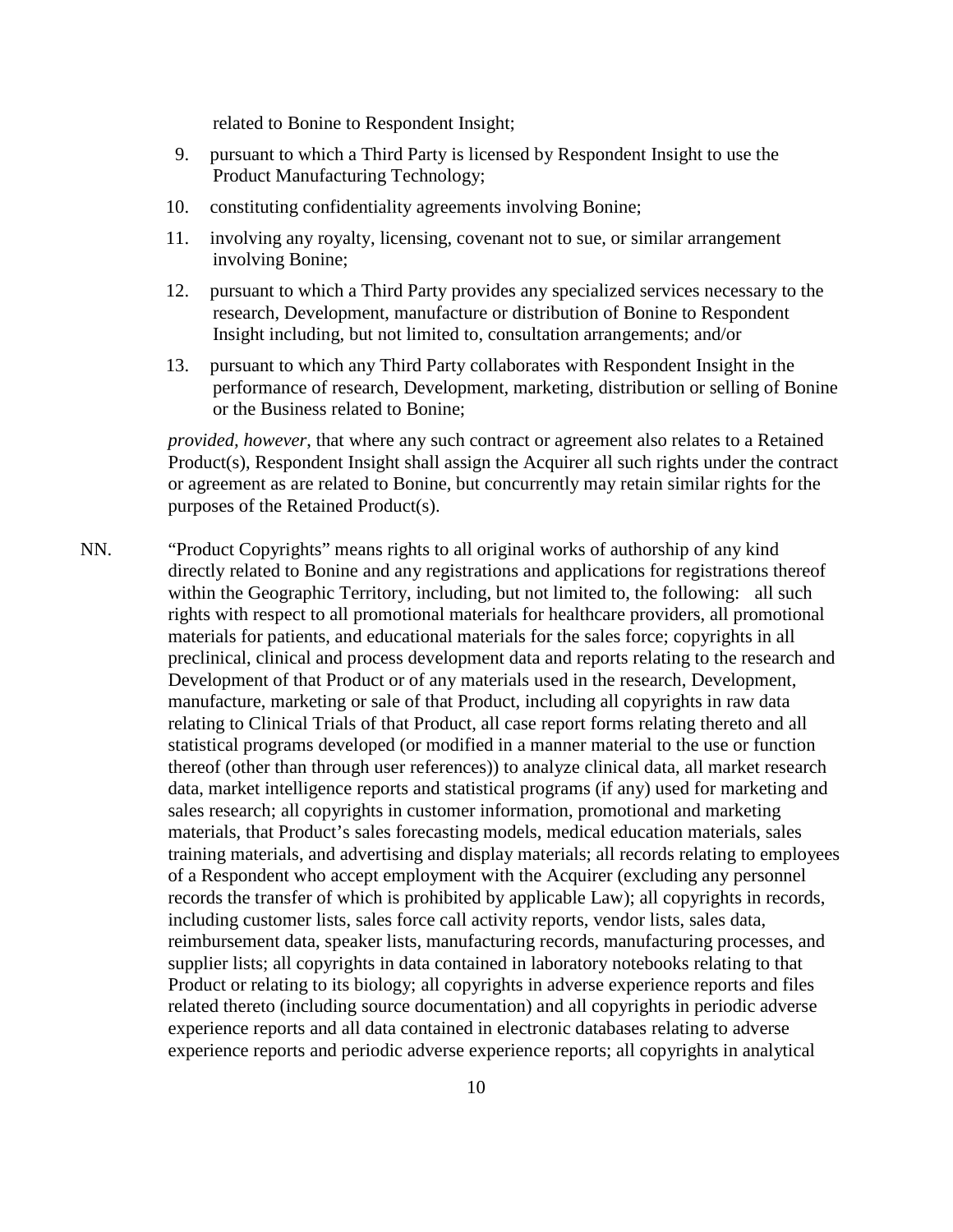and quality control data; and all correspondence with the FDA or any other Agency.

# OO. "Product Development Reports" means:

- 1. Pharmacokinetic study reports related to Bonine;
- 2. Bioavailability study reports (including reference listed drug information) related to Bonine;
- 3. Bioequivalence study reports (including reference listed drug information) related to Bonine;
- 4. all correspondence, submissions, notifications, communications, registrations or other filings made to, received from or otherwise conducted with the FDA relating to the Application(s) related to Bonine;
- 5. annual and periodic reports related to the above-described Application(s), including any safety update reports;
- 6. FDA approved Product labeling related to Bonine;
- 7. currently used or planned product package inserts (including historical change of controls summaries) related to Bonine;
- 8. FDA approved patient circulars and information related to Bonine;
- 9. adverse event reports, adverse experience information, descriptions of material events and matters concerning safety or lack of efficacy related to Bonine;
- 10. summary of Product complaints from physicians related to Bonine;
- 11. summary of Product complaints from customers related to Bonine;
- 12. Product recall reports filed with the FDA related to Bonine, and all reports, studies and other documents related to such recalls;
- 13. investigation reports and other documents related to any out of specification results for any impurities found in Bonine;
- 14. reports related to Bonine from any consultant or outside contractor engaged to investigate or perform testing for the purposes of resolving any product or process issues, including without limitation, identification and sources of impurities;
- 15. reports of vendors of the active pharmaceutical ingredients, excipients, packaging components and detergents used to produce Bonine that relate to the specifications, degradation, chemical interactions, testing and historical trends of the production of Bonine;
- 16. analytical methods development records related to Bonine;
- 17. manufacturing batch records related to Bonine;
- 18. stability testing records related to Bonine;
- 19. change in control history related to Bonine; and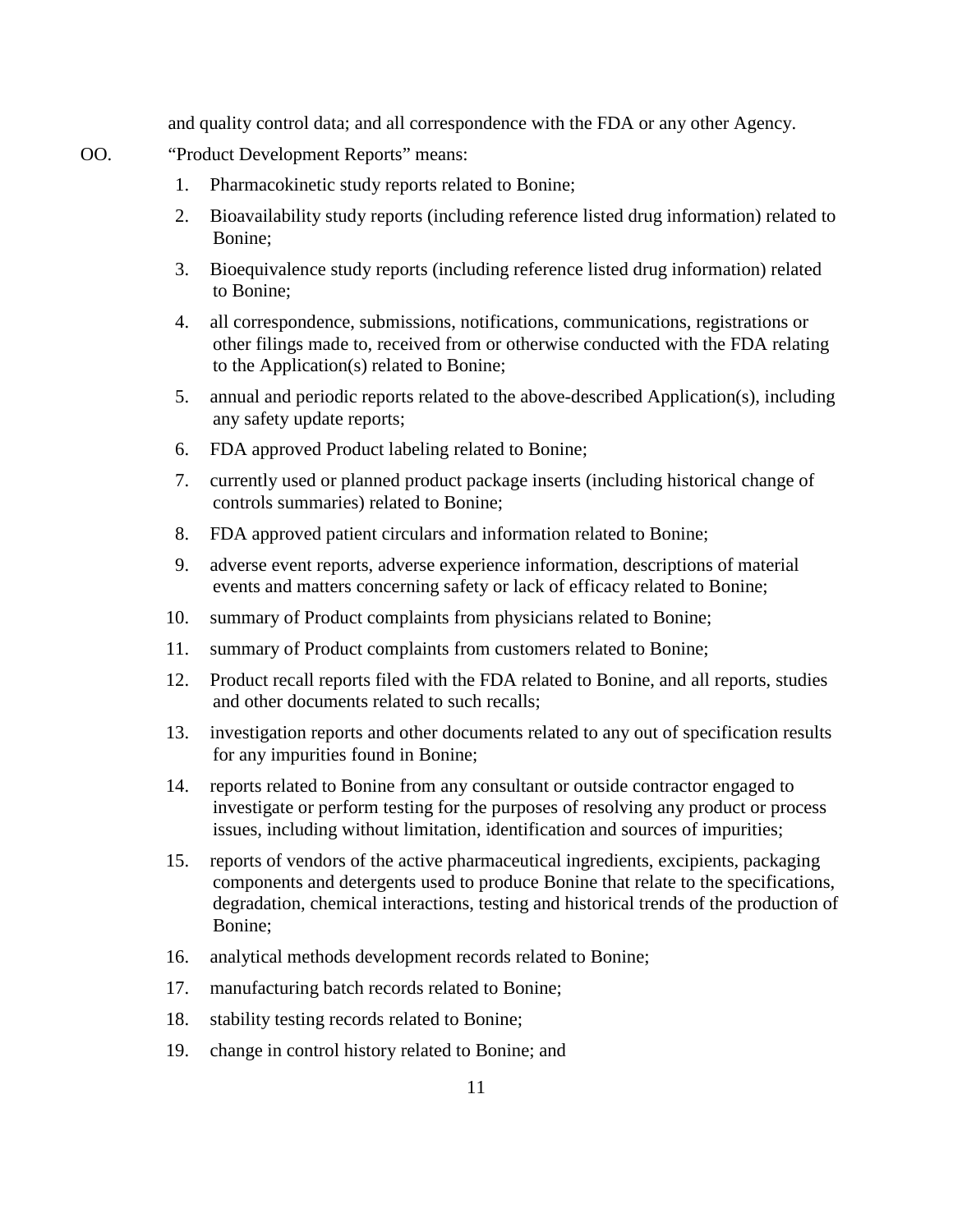20. executed validation and qualification protocols and reports related to Bonine.

PP. "Product Intellectual Property" means all of the following related to Bonine (other than Product Licensed Intellectual Property):

- 1. Patents;
- 2. Product Copyrights;
- 3. Product Trademarks, Product Trade Dress, trade secrets, know-how, techniques, data, inventions, practices, methods, and other confidential or proprietary technical, business, research, Development and other information; and
- 4. rights to obtain and file for patents, trademarks, and copyrights and registrations thereof and to bring suit against a Third Party for the past, present or future infringement, misappropriation, dilution, misuse or other violations of any of the foregoing;

*provided, however,* "Product Intellectual Property" does not include the corporate names or corporate trade dress of "Prestige" or "Insight" or the related corporate logos thereof, or the corporate names or corporate trade dress of any other corporations or companies owned or controlled by the Respondents or the related corporate logos thereof, or general registered images or symbols by which Prestige, or Insight can be identified or defined.

QQ. "Product Licensed Intellectual Property" means the following:

- 1. Patents that are related to Bonine that the Respondents can demonstrate have been used, prior to the Acquisition Date, for any Retained Product; and
- 2. trade secrets, know-how, techniques, data, inventions, practices, methods, and other confidential or proprietary technical, business, research, Development, and other information, and all rights in the Geographic Territory to limit the use or disclosure thereof, that are related to Bonine and that the Respondents can demonstrate have been used, prior to the Acquisition Date, for any Retained Product.

RR. "Product Manufacturing Technology" means all of the following related to Bonine:

1. all technology, trade secrets, know-how, formulas, and proprietary information (whether patented, patentable or otherwise) related to the manufacture of that Product, including, but not limited to, the following: all product specifications, processes, analytical methods, product designs, plans, trade secrets, ideas, concepts, manufacturing, engineering, and other manuals and drawings, standard operating procedures, flow diagrams, chemical, safety, quality assurance, quality control, research records, clinical data, compositions, annual product reviews, regulatory communications, control history, current and historical information associated with the FDA Application(s) conformance and cGMP compliance, and labeling and all other information related to the manufacturing process, and supplier lists;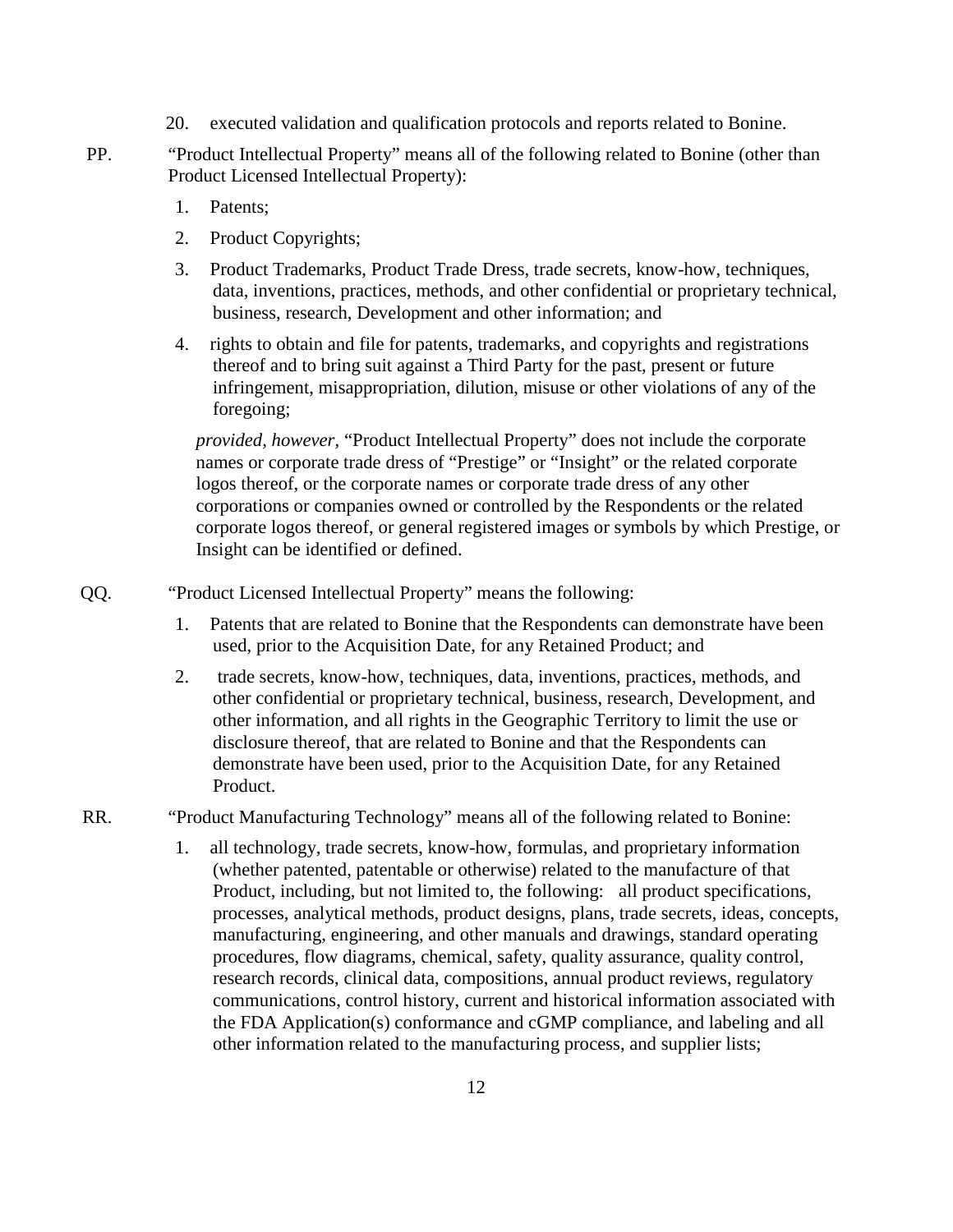- 2. all ingredients, materials, or components used in the manufacture of that Product including the active pharmaceutical ingredient, excipients or packaging materials; and,
- 3. for those instances in which the manufacturing equipment is not readily available from a Third Party, at the Acquirer's option, all such equipment used to manufacture that Product.
- SS. "Product Marketing Materials" means all marketing materials used specifically in the marketing or sale of Bonine in the Geographic Territory as of the Closing Date, including, without limitation, all advertising materials, training materials, product data, mailing lists, sales materials (*e.g*., detailing reports, vendor lists, sales data), marketing information (*e.g.*, competitor information, research data, market intelligence reports, statistical programs (if any) used for marketing and sales research), customer information (including customer net purchase information to be provided on the basis of either dollars and/or units for each month, quarter or year), sales forecasting models, educational materials, and advertising and display materials, speaker lists, promotional and marketing materials, Website content and advertising and display materials, artwork for the production of packaging components, television masters and other similar materials related to Bonine.
- TT. "Product Scientific and Regulatory Material" means all technological, scientific, chemical, biological, pharmacological, toxicological, regulatory and Clinical Trial materials and information.
- UU. "Product Trade Dress" means the current trade dress of a Product, including but not limited to, Product packaging, and the lettering of the Product trade name or brand name.
- VV. "Product Trademark(s)" means all proprietary names or designations, trademarks, service marks, trade names, and brand names, including registrations and applications for registration therefor (and all renewals, modifications, and extensions thereof) and all common law rights, and the goodwill symbolized thereby and associated therewith, for a Product.
- WW. "Remedial Agreement(s)" means the following:
	- 1. any agreement between a Respondent(s) and the Acquirer that is specifically referenced and attached to this Order, including all amendments, exhibits, attachments, agreements, and schedules thereto, related to the relevant assets or rights to be assigned, granted, licensed, divested, transferred, delivered, or otherwise conveyed, including without limitation, any agreement to supply specified products or components thereof, and that has been approved by the Commission to accomplish the requirements of the Order in connection with the Commission's determination to make this Order final and effective;
	- 2. any agreement between a Respondent(s) and a Third Party to effect the assignment of assets or rights of that Respondent(s) related to Bonine to the benefit of the Acquirer that is specifically referenced and attached to this Order, including all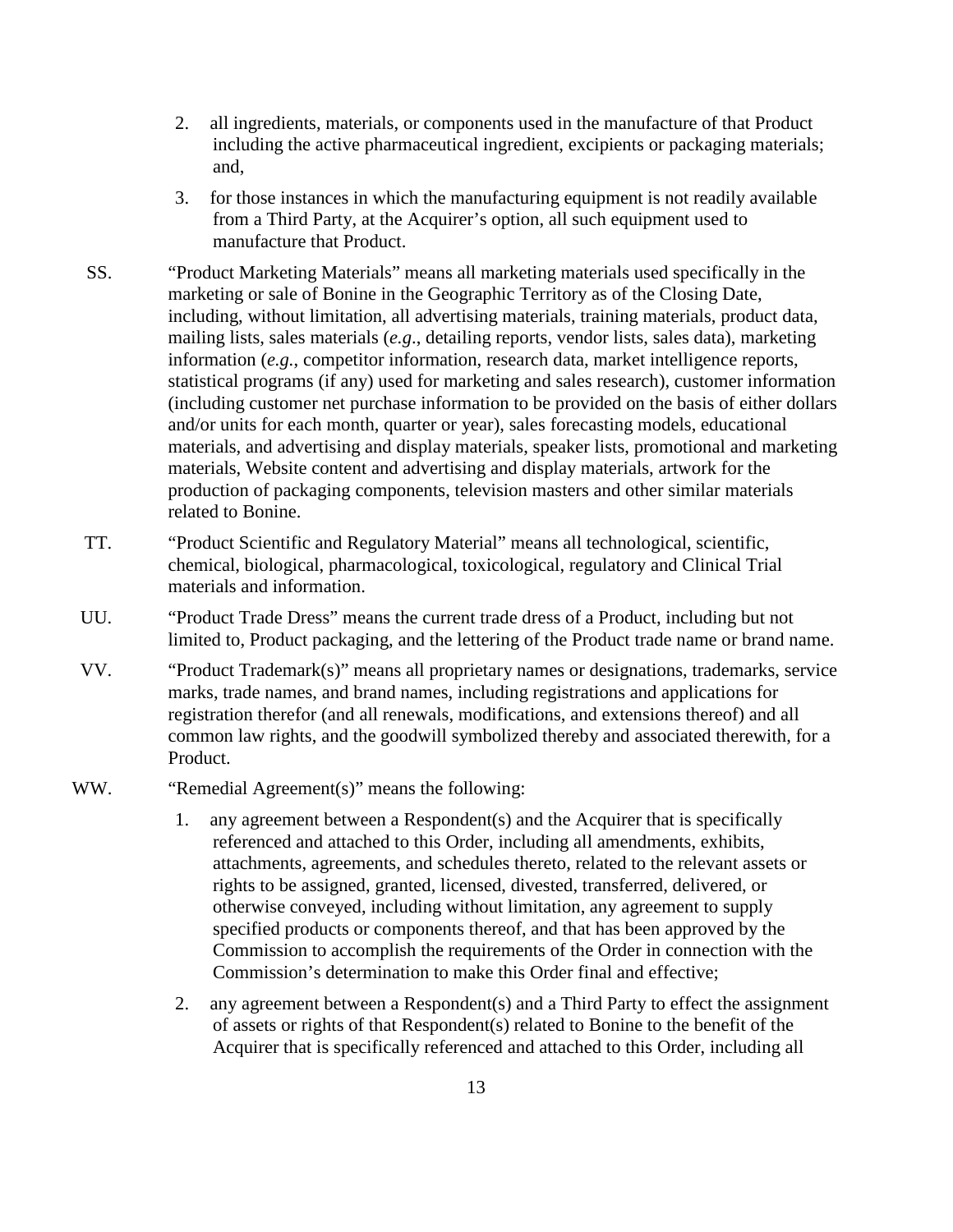amendments, exhibits, attachments, agreements, and schedules thereto, that has been approved by the Commission to accomplish the requirements of the Order in connection with the Commission's determination to make this Order final and effective;

- 3. any agreement between a Respondent(s) and the Acquirer (or between a Divestiture Trustee and the Acquirer) that has been approved by the Commission to accomplish the requirements of this Order, including all amendments, exhibits, attachments, agreements, and schedules thereto, related to the relevant assets or rights to be assigned, granted, licensed, divested, transferred, delivered, or otherwise conveyed, including without limitation, any agreement by that Respondent(s) to supply specified products or components thereof, and that has been approved by the Commission to accomplish the requirements of this Order; and/or
- 4. any agreement between a Respondent(s) and a Third Party to effect the assignment of assets or rights of that Respondent(s) related to Bonine to the benefit of the Acquirer that has been approved by the Commission to accomplish the requirements of this Order, including all amendments, exhibits, attachments, agreements, and schedules thereto.
- XX. "Retained Product" means any Product(s) other than Bonine.
- YY. "Technology Transfer Standards" means requirements and standards sufficient to ensure that the information and assets required to be delivered to the Acquirer pursuant to this Order are delivered in an organized, comprehensive, complete, useful, timely (*i.e.*, ensuring no unreasonable delays in transmission), and meaningful manner. Such standards and requirements shall include, *inter alia*,
	- 1. designating employees of the Respondent(s) knowledgeable about the Product Manufacturing Technology (and all related intellectual property) related to Bonine who will be responsible for communicating directly with the Acquirer or its Manufacturing Designee, and the Interim Monitor (if one has been appointed), for the purpose of effecting such delivery;
	- 2. preparing technology transfer protocols and transfer acceptance criteria for both the processes and analytical methods related to Bonine that are acceptable to the Acquirer;
	- 3. preparing and implementing a detailed technological transfer plan that contains, *inter alia*, the transfer of all relevant information, all appropriate documentation, all other materials, and projected time lines for the delivery of all such Product Manufacturing Technology (including all related intellectual property) to the Acquirer or its Manufacturing Designee; and
	- 4. providing, in a timely manner, assistance and advice to enable the Acquirer or its Manufacturing Designee to:
		- a. manufacture Bonine in the quality and quantities achieved by the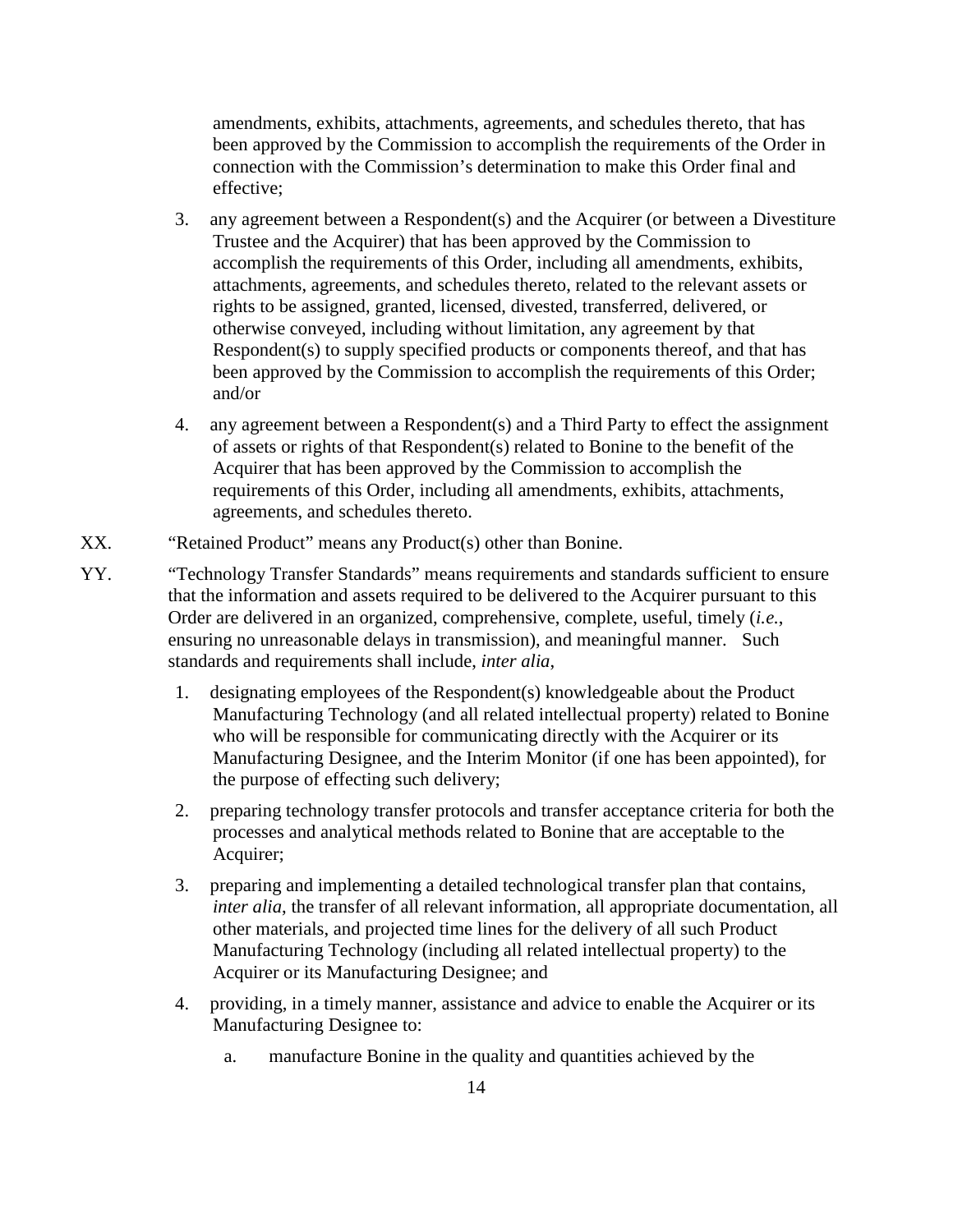Respondent Insight, or the manufacturer Bonine on behalf of Respondent Insight;

- b. obtain any Product Approvals necessary for the Acquirer or its Manufacturing Designee, to manufacture, distribute, market, and sell Bonine in commercial quantities and to meet all Agency-approved specifications for Bonine; and
- c. receive, integrate, and use all such Product Manufacturing Technology and all such intellectual property related to Bonine.
- ZZ. "Third Party(ies)" means any non-governmental Person other than the following: the Respondents; or, the Acquirer of particular assets or rights pursuant to this Order.
- AAA. "Website" means the content of the Website(s) located at the Domain Names, the Domain Names, and all copyrights in such Website(s), to the extent owned by a Respondent; *provided, however,* "Website" shall not include the following: (1) content owned by Third Parties and other Product Intellectual Property not owned by a Respondent that are incorporated in such Website(s), such as stock photographs used in the Website(s), *except* to the extent that a Respondent can convey its rights, if any, therein; or (2) content unrelated to Bonine.
- BBB. "Wellspring" means Wellspring Pharmaceutical Corporation, a corporation organized, existing and doing business under and by virtue of the laws of the State of Delaware, with its headquarters address located at 5911 North Honore Avenue, Suite 211, Sarasota, Florida 34243.

# II.

#### **IT IS FURTHER ORDERED** that:

A. Not later than the earlier of: (i) ten (10) days after the Acquisition Date or (ii) ten (10) days after the Order Date, Respondents shall divest the Bonine Assets and grant the related Divestiture Product License, absolutely and in good faith, to Wellspring pursuant to, and in accordance with, the Bonine Divestiture Agreement(s) (which agreements shall not limit or contradict, or be construed to limit or contradict, the terms of this Order, it being understood that this Order shall not be construed to reduce any rights or benefits of Wellspring or to reduce any obligations of Respondents under such agreements), and each such agreement, if it becomes a Remedial Agreement related to the Bonine Assets is incorporated by reference into this Order and made a part hereof;

*provided, however*, that if Respondents have divested the Bonine Assets to Wellspring prior to the Order Date, and if, at the time the Commission determines to make this Order final and effective, the Commission notifies Respondents that Wellspring is not an acceptable purchaser of the Bonine Assets, then Respondents shall immediately rescind the transaction with Wellspring, in whole or in part, as directed by the Commission, and shall divest the Bonine Assets within one hundred eighty (180) days from the Order Date,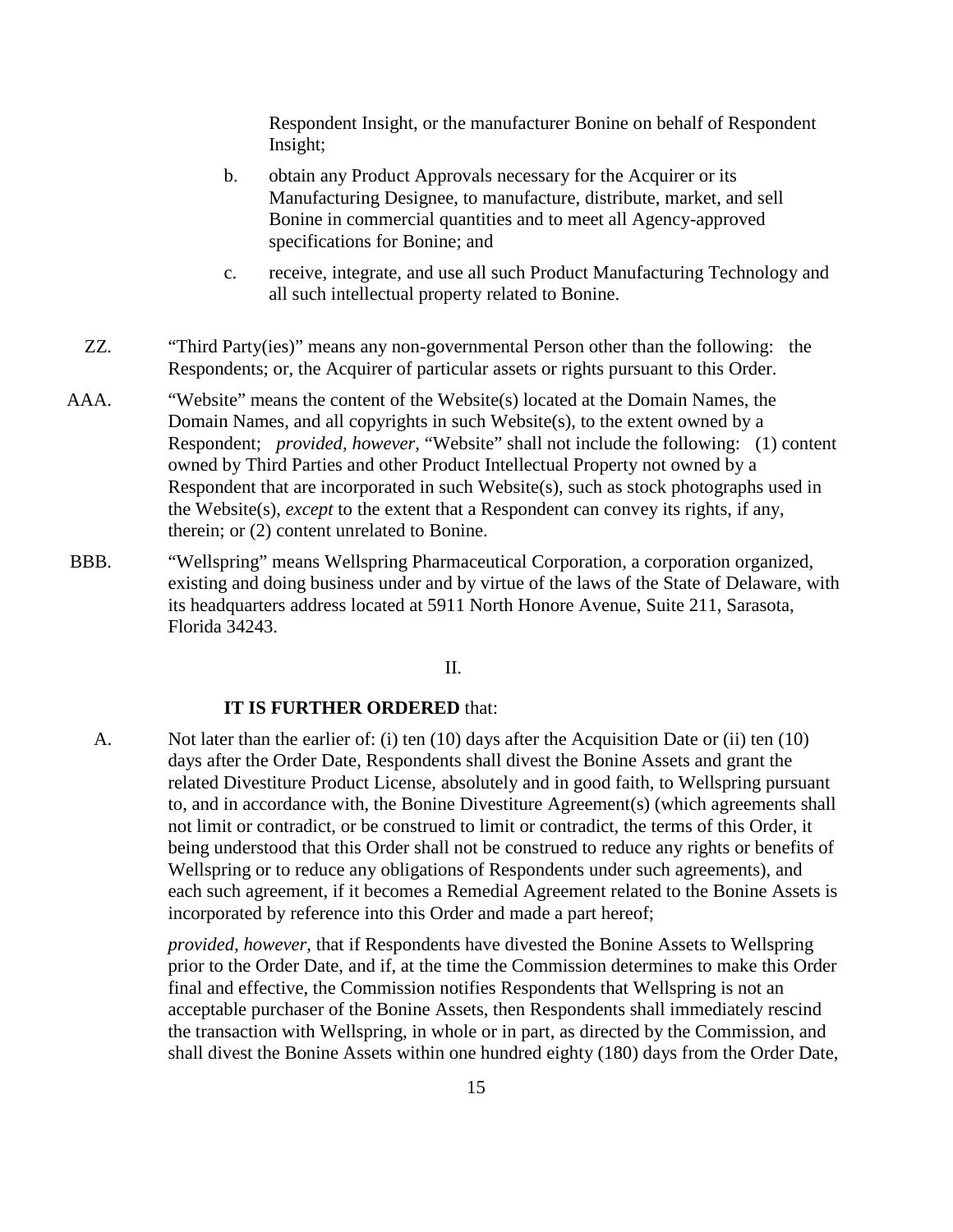absolutely and in good faith, at no minimum price, to an Acquirer that receives the prior approval of the Commission, and only in a manner that receives the prior approval of the Commission;

*provided further, however,* that if Respondents have divested the Bonine Assets to Wellspring prior to the Order Date, and if, at the time the Commission determines to make this Order final and effective, the Commission notifies Respondents that the manner in which the divestiture was accomplished is not acceptable, the Commission may direct Respondents, or appoint a Divestiture Trustee, to effect such modifications to the manner of divestiture of the Bonine Assets to Wellspring (including, but not limited to, entering into additional agreements or arrangements) as the Commission may determine are necessary to satisfy the requirements of this Order.

B. Prior to the Closing Date, Respondents shall secure all consents and waivers from all Third Parties that are necessary to permit Respondents to divest the assets required to be divested pursuant to this Order to the Acquirer, and to permit the Acquirer to continue the Business of Bonine;

*provided, however*, Respondents may satisfy this requirement by certifying that the Acquirer has executed all such agreements directly with each of the relevant Third Parties.

- C. Respondents shall:
	- 1. submit to the Acquirer, at Respondents' expense, all Confidential Business Information;
	- 2. deliver all Confidential Business Information to the Acquirer:
		- a. in good faith;
		- b. in a timely manner, *i.e.*, as soon as practicable, avoiding any delays in transmission of the respective information; and
		- c. in a manner that ensures its completeness and accuracy and that fully preserves its usefulness;
	- 3. pending complete delivery of all such Confidential Business Information to the Acquirer, provide the Acquirer and the Interim Monitor (if any has been appointed) with access to all such Confidential Business Information and employees who possess or are able to locate such information for the purposes of identifying the books, records, and files directly related to Bonine that contain such Confidential Business Information and facilitating the delivery in a manner consistent with this Order;
	- 4. not use, directly or indirectly, any such Confidential Business Information related to the Business of Bonine other than as necessary to comply with the following: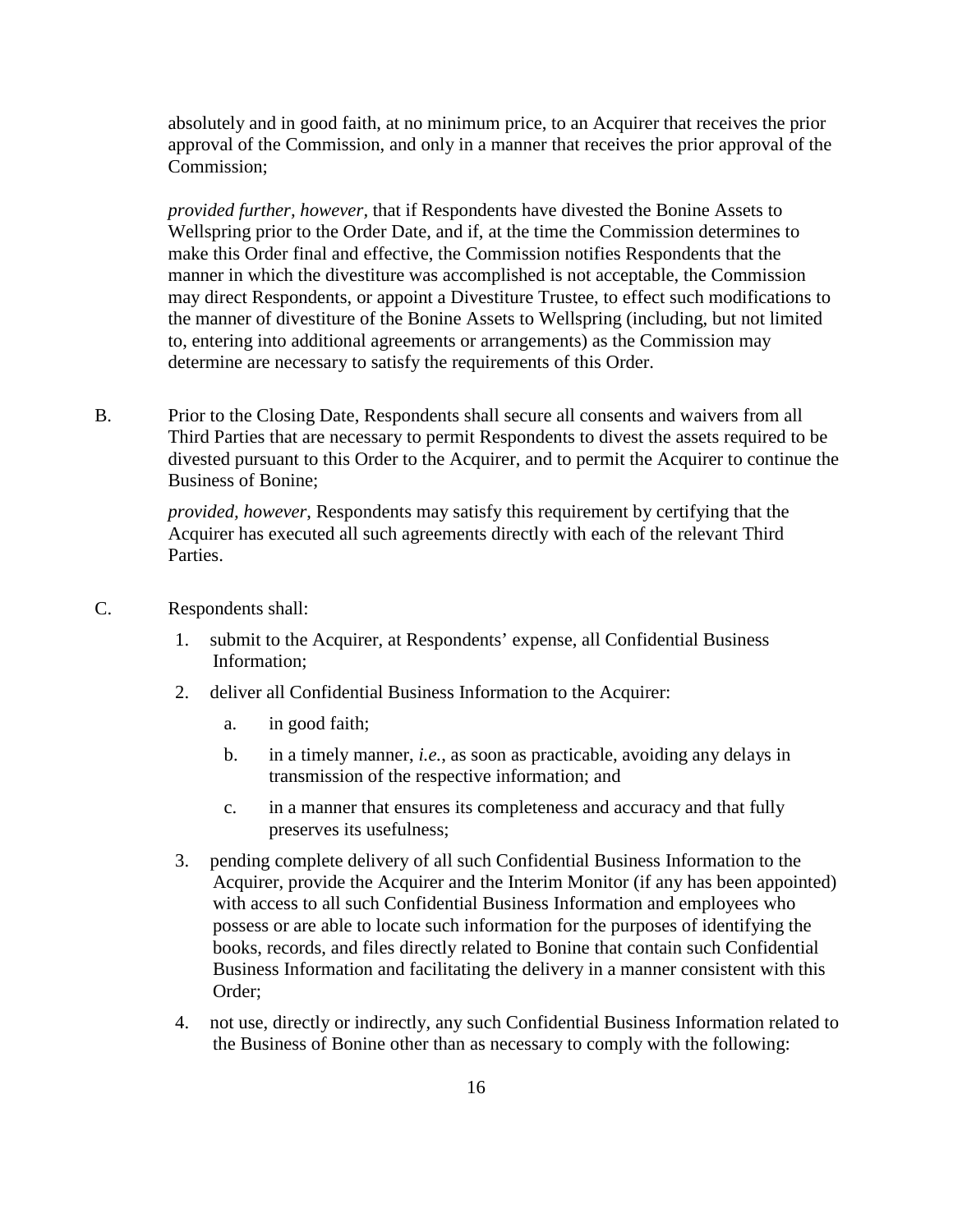- a. the requirements of this Order;
- b. Respondents' obligations to the Acquirer under the terms of any related Remedial Agreement; or
- c. applicable Law;
- 5. not disclose or convey any Confidential Business Information, directly or indirectly, to any Person except (i) the Acquirer, (ii) other Persons specifically authorized by the Acquirer to receive such information, (iii) the Commission, or (iv) the Interim Monitor (if any has been appointed); and
- 6. not provide, disclose or otherwise make available, directly or indirectly, any Confidential Business Information related to the marketing or sales of Bonine to the marketing or sales employees associated with the Business related to the Retained Product Dramamine.
- D. Respondents shall provide, or cause to be provided to the Acquirer in a manner consistent with the Technology Transfer Standards the following:
	- 1. all Product Manufacturing Technology (including all related intellectual property) related to Bonine; and
	- 2. all rights to all Product Manufacturing Technology (including all related intellectual property) that is owned by a Third Party and licensed to any Respondent related to Bonine.

Respondents shall obtain any consents from Third Parties required to comply with this provision. No Respondent shall enforce any agreement against a Third Party or the Acquirer to the extent that such agreement may limit or otherwise impair the ability of the Acquirer to use or to acquire from the Third Party the Product Manufacturing Technology (including all related intellectual property) related to Bonine. Such agreements include, but are not limited to, agreements with respect to the disclosure of Confidential Business Information related to such Product Manufacturing Technology. Not later than ten (10) days after the Closing Date, Respondents shall grant a release to each Third Party that is subject to such agreements that allows the Third Party to provide the Product Manufacturing Technology to the Acquirer. Within five (5) days of the execution of each such release, Respondents shall provide a copy of the release to the Acquirer.

E. Respondents shall require, as a condition of continued employment post-divestiture of the assets required to be divested pursuant to this Order, that each employee that has had responsibilities related to the marketing or sales of Bonine within the one (1) year period prior to the Closing Date and each employee that has responsibilities related to the marketing or sales of the Retained Product Dramamine, in each case who have or may have had access to Confidential Business Information, and the direct supervisor(s) of any such employee sign a confidentiality agreement pursuant to which that employee shall be required to maintain all Confidential Business Information related to Bonine as strictly confidential, including the nondisclosure of that information to all other employees,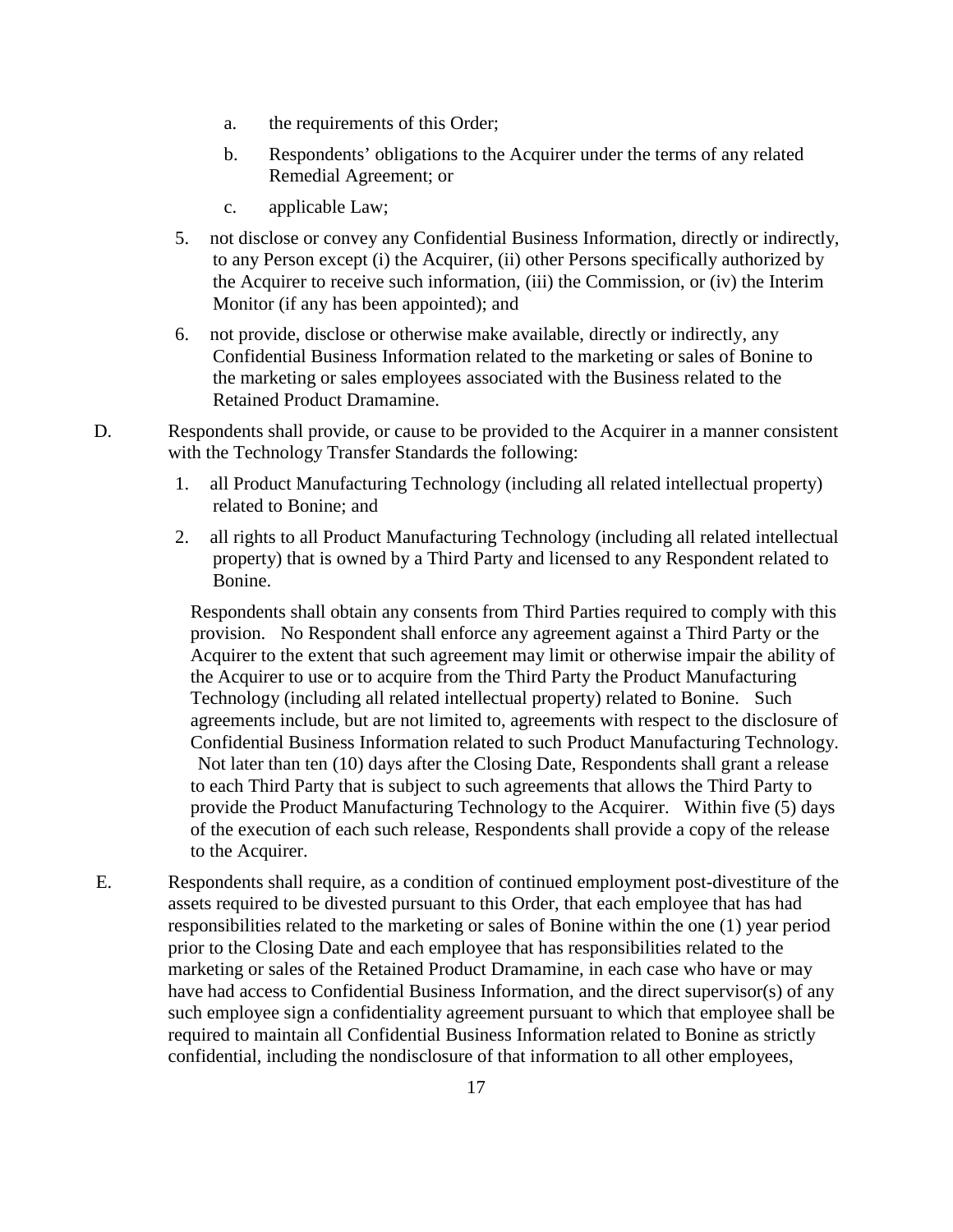executives or other personnel of Respondents (other than as necessary to comply with the requirements of this Order).

- F. Not later than thirty (30) days after the Closing Date, Respondents shall provide written notification of the restrictions on the use and disclosure of the Confidential Business Information related to Bonine by Respondents' personnel to all of their employees who (i) may be in possession of such Confidential Business Information or (ii) may have access to such Confidential Business Information. Respondents shall give the above-described notification by e-mail with return receipt requested or similar transmission, and keep a file of those receipts for one (1) year after the Closing Date. Respondents shall provide a copy of the notification to the Acquirer. Respondents shall maintain complete records of all such notifications at Respondents' principal business office within the United States and shall provide an officer's certification to the Commission stating that the acknowledgment program has been implemented and is being complied with. Respondents shall provide the Acquirer with copies of all certifications, notifications and reminders sent to Respondents' personnel.
- G. Until Respondents complete the divestitures required by this Order and fully provide, or cause to be provided, the Product Manufacturing Technology related to a particular Bonine to the Acquirer,
	- 1. Respondents shall take actions as are necessary to:
		- a. maintain the full economic viability and marketability of the Businesses associated with Bonine;
		- b. minimize any risk of loss of competitive potential for that Business;
		- c. prevent the destruction, removal, wasting, deterioration, or impairment of any of the assets related to Bonine;
		- d. ensure that the Bonine Assets are provided to the Acquirer in a manner without disruption, delay, or impairment of the regulatory approval processes related to the Business associated with Bonine; and
		- e. ensure the completeness of the transfer and delivery of such Product Manufacturing Technology; and
	- 2. Respondents shall not sell, transfer, encumber or otherwise impair the Bonine Assets (other than in the manner prescribed in this Order) nor take any action that lessens the full economic viability, marketability, or competitiveness of the Businesses associated with Bonine.
- H. From the Closing Date, Respondents shall not join, file, prosecute or maintain any suit, in law or equity, against the Acquirer or the Divestiture Product Releasee(s) of the Acquirer under the following:
	- 1. any Patent owned by or licensed to a Respondent as of the day after the Acquisition Date that claims a method of making, using, or administering, or a composition of matter of a Product, or that claims a device relating to the use thereof;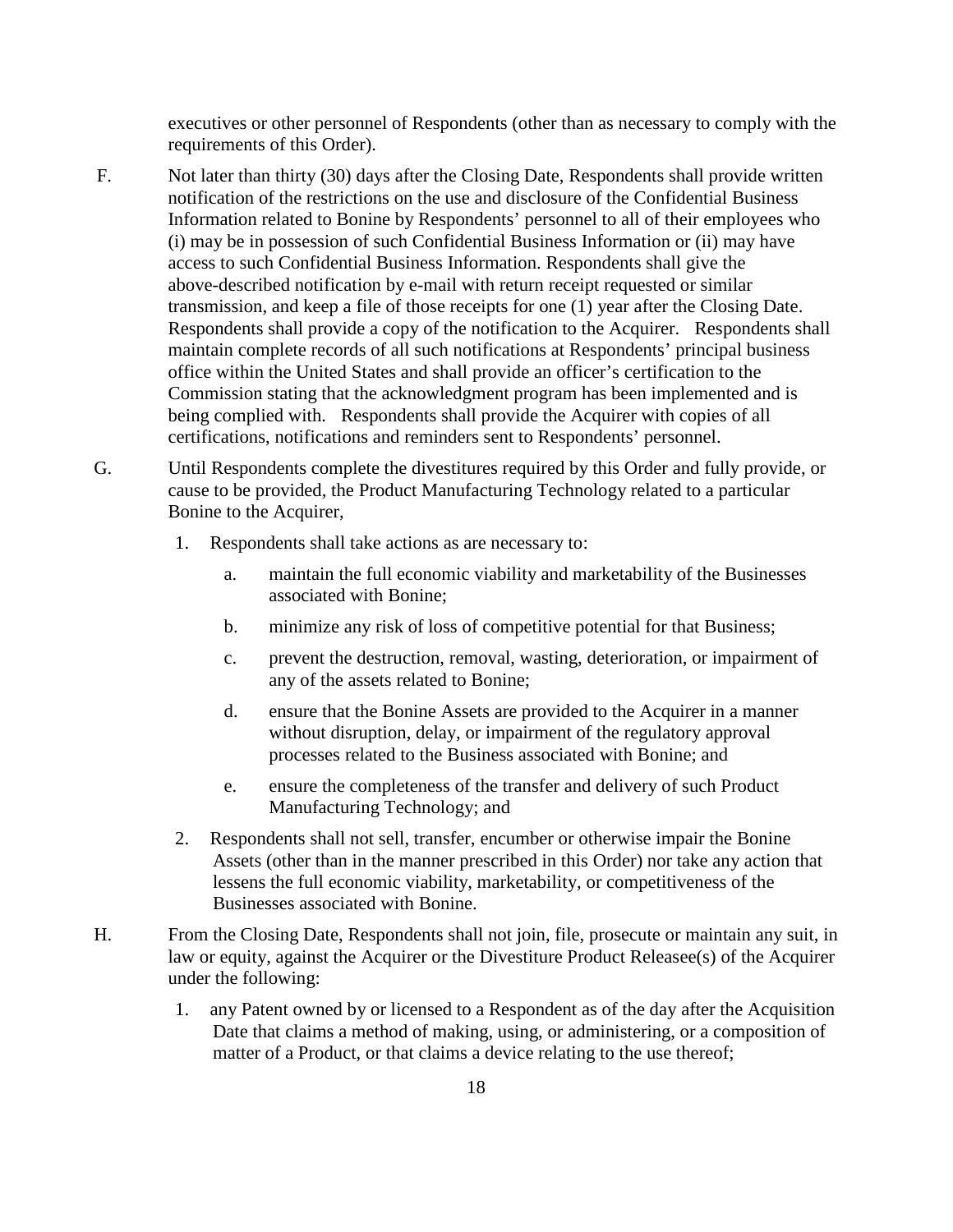2. any Patent that was filed or in existence on or before the Acquisition Date that is acquired by or licensed to a Respondent at any time after the Acquisition Date that claims a method of making, using, or administering, or a composition of matter of a Product, or that claims a device relating to the use thereof;

if such suit would have the potential directly to limit or interfere with the Acquirer's freedom to practice the following: (i) the research, Development, or manufacture anywhere in the World of Bonine for the purposes of marketing, sale or offer for sale within the United States of America of Bonine; or (ii) the use within, import into, export from, or the supply, distribution, or sale within, the United States of America of Bonine. Each Respondent shall also covenant to the Acquirer that as a condition of any assignment or license from that Respondent to a Third Party of the above-described Patents, the Third Party shall agree to provide a covenant whereby the Third Party covenants not to sue the Acquirer or the related Divestiture Product Releasee(s) under such Patents, if the suit would have the potential directly to limit or interfere with the Acquirer's freedom to practice the following: (i) the research, Development, or manufacture anywhere in the World of Bonine for the purposes of marketing, sale or offer for sale within the United States of America of Bonine; or (ii) the use within, import into, export from, or the supply, distribution, or sale or offer for sale within, the United States of America of Bonine. The provisions of this Paragraph do not apply to any Patent owned by, acquired by or licensed to or from a Respondent that claims inventions conceived by and reduced to practice after the Acquisition Date.

- I. Upon reasonable written notice and request from the Acquirer to Respondents, Respondents shall provide, in a timely manner, at no greater than Direct Cost, assistance of knowledgeable employees of Respondents to assist the Acquirer to defend against, respond to, or otherwise participate in any litigation brought by a Third Party related to the Product Intellectual Property related to Bonine, if such litigation would have the potential to interfere with the Acquirer's freedom to practice the following: (i) the research, Development, or manufacture anywhere in the World of Bonine for the purposes of marketing, sale or offer for sale within the United States of America of Bonine; or (ii) the use within, import into, export from, or the supply, distribution, or sale within, the United States of America of Bonine.
- J. For any patent infringement suit filed prior to the Closing Date in which any Respondent is alleged to have infringed a Patent of a Third Party or any potential patent infringement suit from a Third Party that any Respondent has prepared or is preparing to defend against as of the Closing Date, and where such a suit would have the potential directly to limit or interfere with the Acquirer's freedom to practice the following: (i) the research, Development, or manufacture anywhere in the World of Bonine for the purposes of marketing, sale or offer for sale within the United States of America of Bonine; or (ii) the use within, import into, export from, or the supply, distribution, or sale or offer for sale within, the United States of America of Bonine, that Respondent shall:
	- 1. cooperate with the Acquirer and provide any and all necessary technical and legal assistance, documentation and witnesses from that Respondent in connection with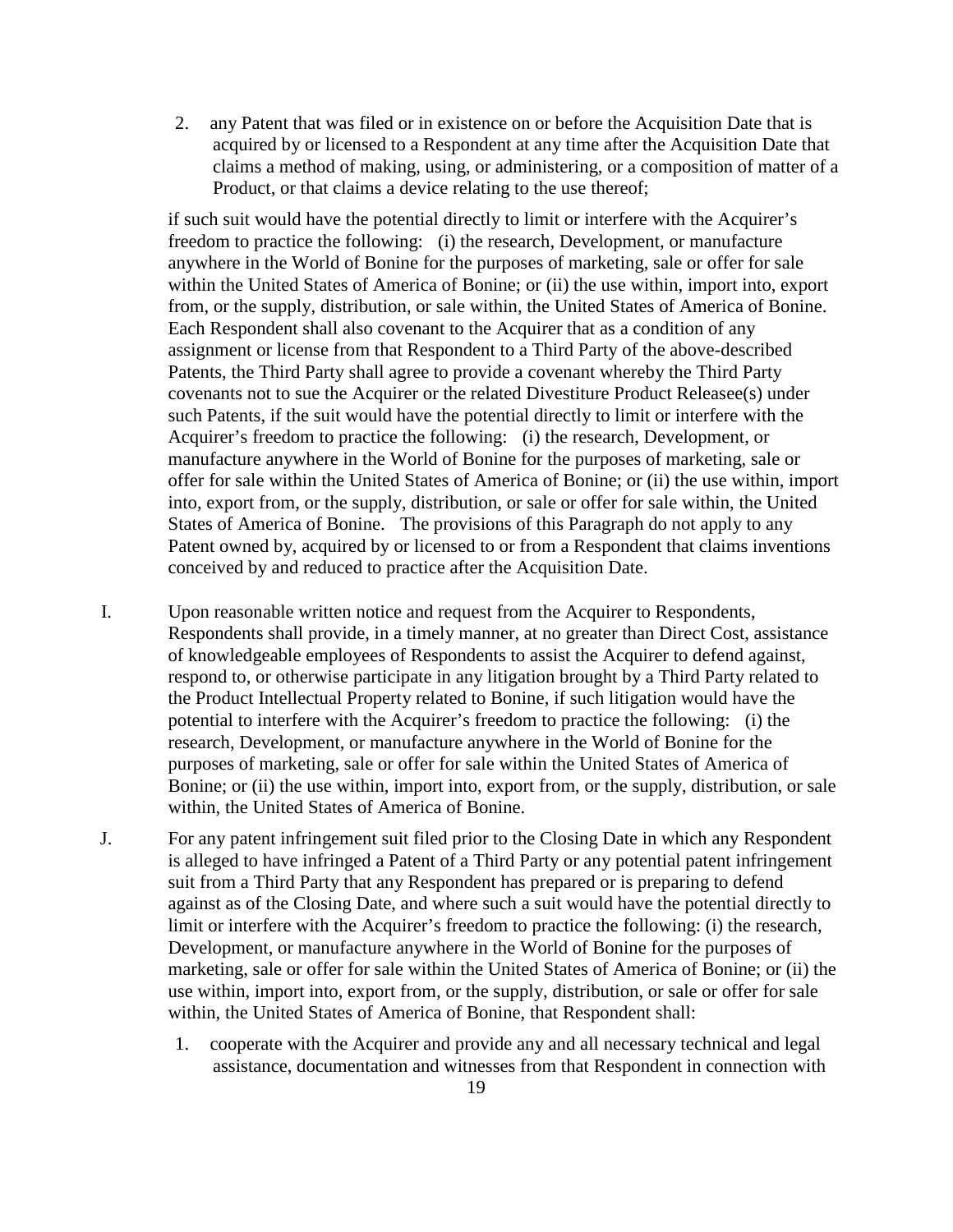obtaining resolution of any pending patent litigation related to Bonine;

- 2. waive conflicts of interest, if any, to allow that Respondent's outside legal counsel to represent the Acquirer in any ongoing patent litigation related to Bonine; and
- 3. permit the transfer to the Acquirer of all of the litigation files and any related attorney work-product in the possession of that Respondent's outside counsel related to Bonine.
- K. The purpose of the divestiture of the Bonine Assets and the provision of the related Product Manufacturing Technology and the related obligations imposed on the Respondents by this Order is:
	- 1. to ensure the continued use of such assets for the purposes of the Business associated with Bonine within the Geographic Territory; and
	- 2. to create a viable and effective competitor that is independent of Respondents in the Business of Bonine within the Geographic Territory; and,
	- 3. to remedy the lessening of competition resulting from the Acquisition as alleged in the Commission's Complaint in a timely and sufficient manner.

## III.

## **IT IS FURTHER ORDERED** that:

- A. At any time after the Respondents sign the Consent Agreement in this matter, the Commission may appoint a monitor ("Interim Monitor") to assure that the Respondents expeditiously comply with all of their obligations and perform all of their responsibilities as required by this Order, the Order to Maintain Assets and the Remedial Agreements.
- B. The Commission shall select the Interim Monitor, subject to the consent of Respondents, which consent shall not be unreasonably withheld. If Respondents have not opposed, in writing, including the reasons for opposing, the selection of a proposed Interim Monitor within ten (10) days after notice by the staff of the Commission to Respondents of the identity of any proposed Interim Monitor, Respondents shall be deemed to have consented to the selection of the proposed Interim Monitor.
- C. Not later than ten (10) days after the appointment of the Interim Monitor, Respondents shall execute an agreement that, subject to the prior approval of the Commission, confers on the Interim Monitor all the rights and powers necessary to permit the Interim Monitor to monitor Respondents' compliance with the relevant requirements of the Order in a manner consistent with the purposes of the Order.
- D. If an Interim Monitor is appointed, Respondents shall consent to the following terms and conditions regarding the powers, duties, authorities, and responsibilities of the Interim Monitor:
	- 1. The Interim Monitor shall have the power and authority to monitor Respondent's compliance with the divestiture and asset maintenance obligations and related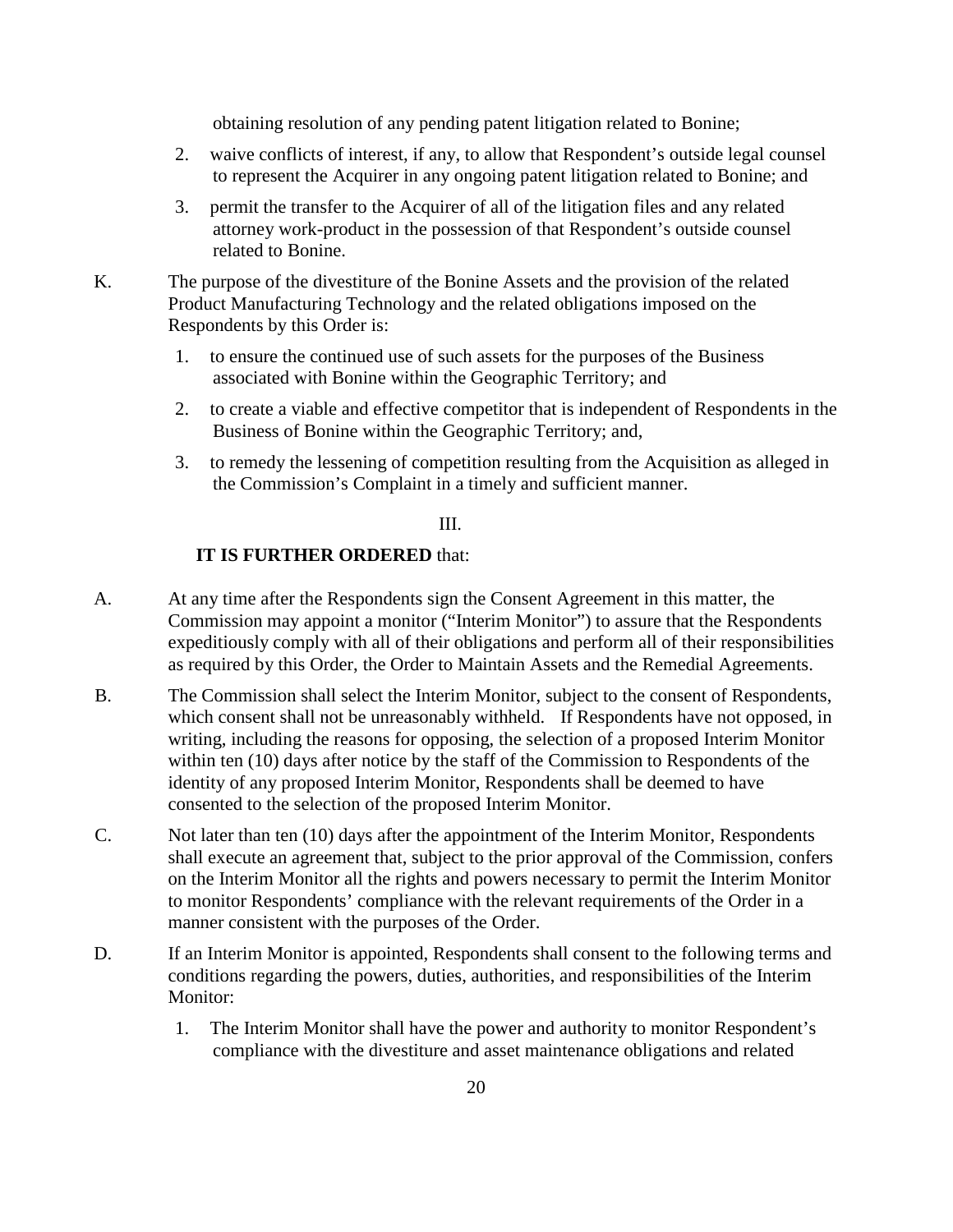requirements of the Order, and shall exercise such power and authority and carry out the duties and responsibilities of the Interim Monitor in a manner consistent with the purposes of the Order and in consultation with the Commission.

- 2. The Interim Monitor shall act in a fiduciary capacity for the benefit of the Commission.
	- 3. The Interim Monitor shall serve until the date of completion by the Respondents of the divestiture of all Bonine Assets and the transfer and delivery of the related Product Manufacturing Technology in a manner that fully satisfies the requirements of the Orders;

*provided, however,* that, the Interim Monitor's service shall not exceed five (5) years from the Order Date *unless* the Commission decides to extend or modify this period as may be necessary or appropriate to accomplish the purposes of the Orders.

- E. Subject to any demonstrated legally recognized privilege, the Interim Monitor shall have full and complete access to Respondents' personnel, books, documents, records kept in the ordinary course of business, facilities and technical information, and such other relevant information as the Interim Monitor may reasonably request, related to Respondents' compliance with its obligations under the Orders, including, but not limited to, its obligations related to the Bonine Assets. Respondents shall cooperate with any reasonable request of the Interim Monitor and shall take no action to interfere with or impede the Interim Monitor's ability to monitor Respondents' compliance with the Orders.
- F. The Interim Monitor shall serve, without bond or other security, at the expense of Respondents, on such reasonable and customary terms and conditions as the Commission may set. The Interim Monitor shall have authority to employ, at the expense of Respondents, such consultants, accountants, attorneys and other representatives and assistants as are reasonably necessary to carry out the Interim Monitor's duties and responsibilities.
- G. Respondents shall indemnify the Interim Monitor and hold the Interim Monitor harmless against any losses, claims, damages, liabilities, or expenses arising out of, or in connection with, the performance of the Interim Monitor's duties, including all reasonable fees of counsel and other reasonable expenses incurred in connection with the preparations for, or defense of, any claim, whether or not resulting in any liability, except to the extent that such losses, claims, damages, liabilities, or expenses result from gross negligence, willful or wanton acts, or bad faith by the Interim Monitor.
- H. Respondents shall report to the Interim Monitor in accordance with the requirements of this Order and as otherwise provided in any agreement approved by the Commission. The Interim Monitor shall evaluate the reports submitted to the Interim Monitor by Respondents, and any reports submitted by each Acquirer with respect to the performance of Respondents' obligations under the Order or the Remedial Agreement(s). Within thirty (30) days from the date the Interim Monitor receives these reports, the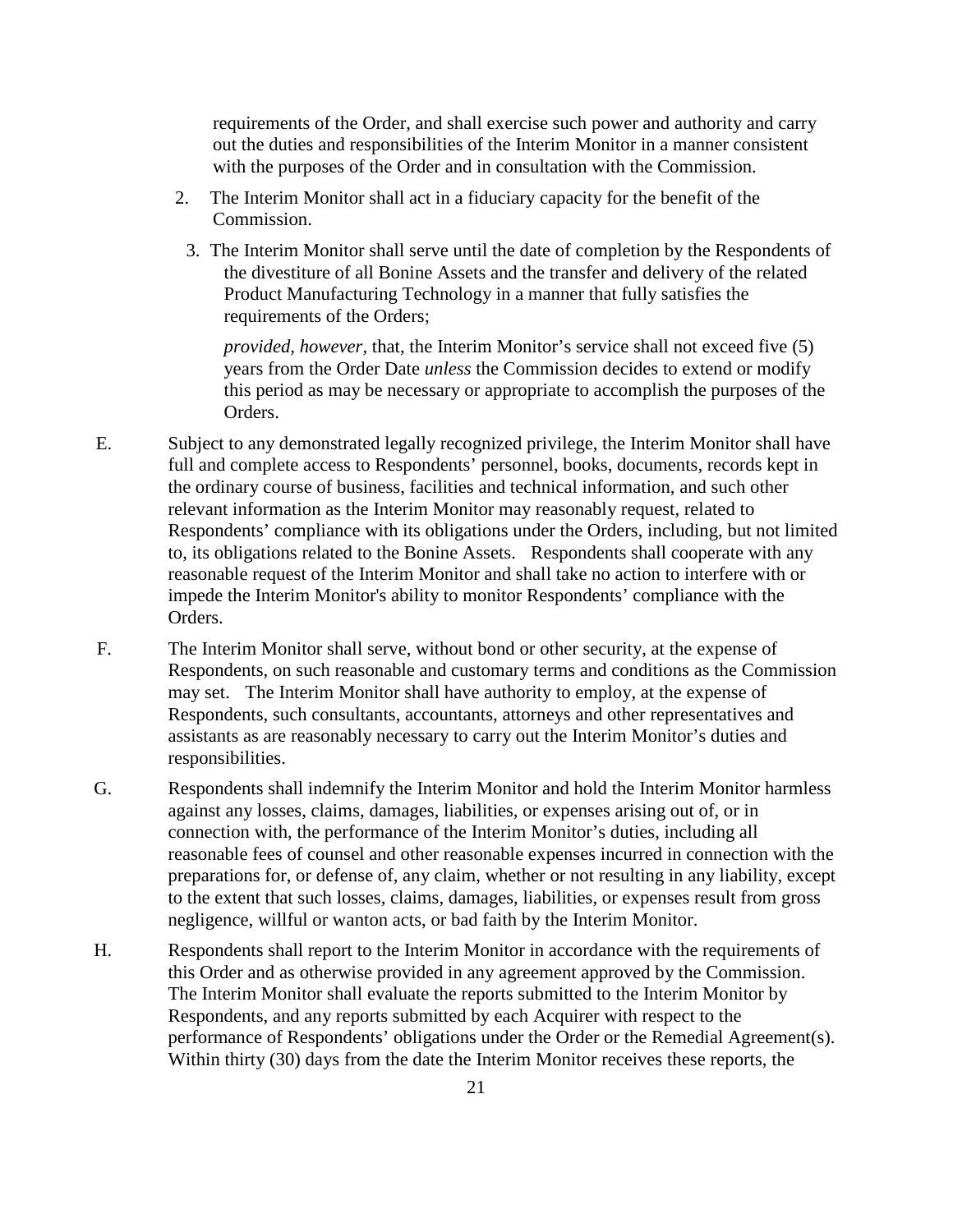Interim Monitor shall report in writing to the Commission concerning performance by Respondents of their obligations under the Order; *provided, however*, beginning ninety (90) days after Respondents have filed their final report pursuant to Paragraph VII.B., and ninety (90) days thereafter, the Interim Monitor shall report in writing to the Commission concerning progress by each Acquirer toward obtaining any necessary approvals to manufacture Bonine and obtaining the ability to manufacture Bonine in commercial quantities, in a manner consistent with cGMP, independently of Respondents.

- I. Respondents may require the Interim Monitor and each of the Interim Monitor's consultants, accountants, attorneys and other representatives and assistants to sign a customary confidentiality agreement; *provided, however,* that such agreement shall not restrict the Interim Monitor from providing any information to the Commission.
- J. The Commission may, among other things, require the Interim Monitor and each of the Interim Monitor's consultants, accountants, attorneys and other representatives and assistants to sign an appropriate confidentiality agreement related to Commission materials and information received in connection with the performance of the Interim Monitor's duties.
- K. If the Commission determines that the Interim Monitor has ceased to act or failed to act diligently, the Commission may appoint a substitute Interim Monitor in the same manner as provided in this Paragraph.
- L. The Commission may on its own initiative, or at the request of the Interim Monitor, issue such additional orders or directions as may be necessary or appropriate to assure compliance with the requirements of the Order.
- M. The Interim Monitor appointed pursuant to this Order may be the same Person appointed as a Divestiture Trustee pursuant to the relevant provisions of this Order.

IV.

## **IT IS FURTHER ORDERED** that:

A. If Respondents have not fully complied with the obligations to assign, grant, license, divest, transfer, deliver or otherwise convey the Bonine Assets as required by this Order, the Commission may appoint a trustee ("Divestiture Trustee") to assign, grant, license, divest, transfer, deliver or otherwise convey these assets in a manner that satisfies the requirements of this Order. In the event that the Commission or the Attorney General brings an action pursuant to § 5(*l*) of the Federal Trade Commission Act, 15 U.S.C. § 45(*l*), or any other statute enforced by the Commission, Respondents shall consent to the appointment of a Divestiture Trustee in such action to assign, grant, license, divest, transfer, deliver or otherwise convey these assets. Neither the appointment of a Divestiture Trustee nor a decision not to appoint a Divestiture Trustee under this Paragraph shall preclude the Commission or the Attorney General from seeking civil penalties or any other relief available to it, including a court-appointed Divestiture Trustee, pursuant to § 5(*l*) of the Federal Trade Commission Act, or any other statute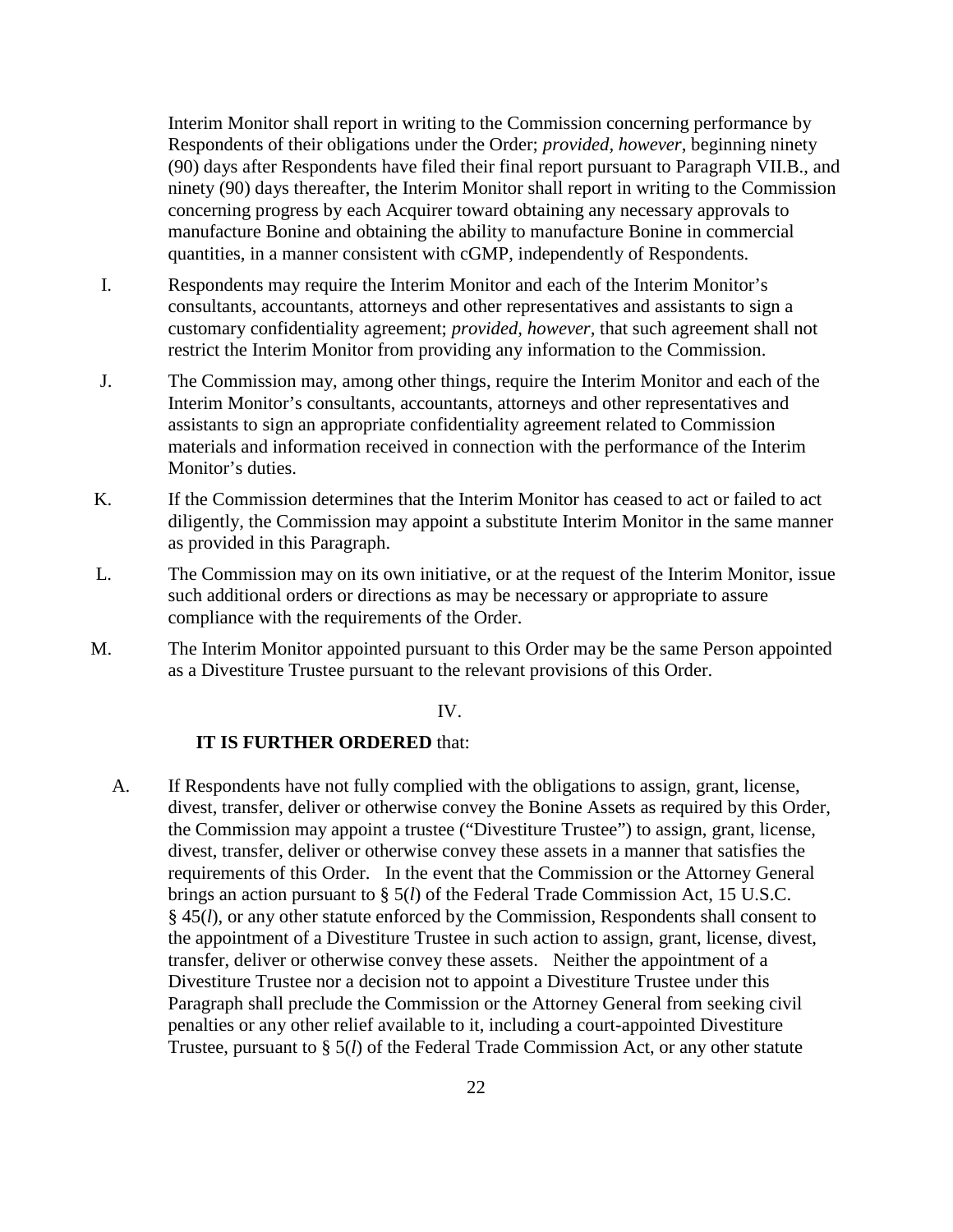enforced by the Commission, for any failure by Respondents to comply with this Order.

- B. The Commission shall select the Divestiture Trustee, subject to the consent of Respondents, which consent shall not be unreasonably withheld. The Divestiture Trustee shall be a Person with experience and expertise in acquisitions and divestitures. If Respondents have not opposed, in writing, including the reasons for opposing, the selection of any proposed Divestiture Trustee within ten (10) days after notice by the staff of the Commission to Respondents of the identity of any proposed Divestiture Trustee, Respondents shall be deemed to have consented to the selection of the proposed Divestiture Trustee.
- C. Not later than ten (10) days after the appointment of a Divestiture Trustee, Respondent shall execute a trust agreement that, subject to the prior approval of the Commission, transfers to the Divestiture Trustee all rights and powers necessary to permit the Divestiture Trustee to effect the divestiture required by this Order.
- D. If a Divestiture Trustee is appointed by the Commission or a court pursuant to this Paragraph, Respondent shall consent to the following terms and conditions regarding the Divestiture Trustee's powers, duties, authority, and responsibilities:
	- 1. Subject to the prior approval of the Commission, the Divestiture Trustee shall have the exclusive power and authority to assign, grant, license, divest, transfer, deliver or otherwise convey the assets that are required by this Order to be assigned, granted, licensed, divested, transferred, delivered or otherwise conveyed.
	- 2. The Divestiture Trustee shall have one (1) year after the date the Commission approves the trust agreement described herein to accomplish the divestiture, which shall be subject to the prior approval of the Commission. If, however, at the end of the one (1) year period, the Divestiture Trustee has submitted a plan of divestiture or the Commission believes that the divestiture can be achieved within a reasonable time, the divestiture period may be extended by the Commission; *provided, however*, the Commission may extend the divestiture period only two (2) times.
	- 3. Subject to any demonstrated legally recognized privilege, the Divestiture Trustee shall have full and complete access to the personnel, books, records and facilities related to the relevant assets that are required to be assigned, granted, licensed, divested, delivered or otherwise conveyed by this Order and to any other relevant information, as the Divestiture Trustee may request. Respondent shall develop such financial or other information as the Divestiture Trustee may request and shall cooperate with the Divestiture Trustee. Respondent shall take no action to interfere with or impede the Divestiture Trustee's accomplishment of the divestiture. Any delays in divestiture caused by Respondent shall extend the time for divestiture under this Paragraph in an amount equal to the delay, as determined by the Commission or, for a court-appointed Divestiture Trustee, by the court.
	- 4. The Divestiture Trustee shall use commercially reasonable efforts to negotiate the most favorable price and terms available in each contract that is submitted to the Commission, subject to Respondent's absolute and unconditional obligation to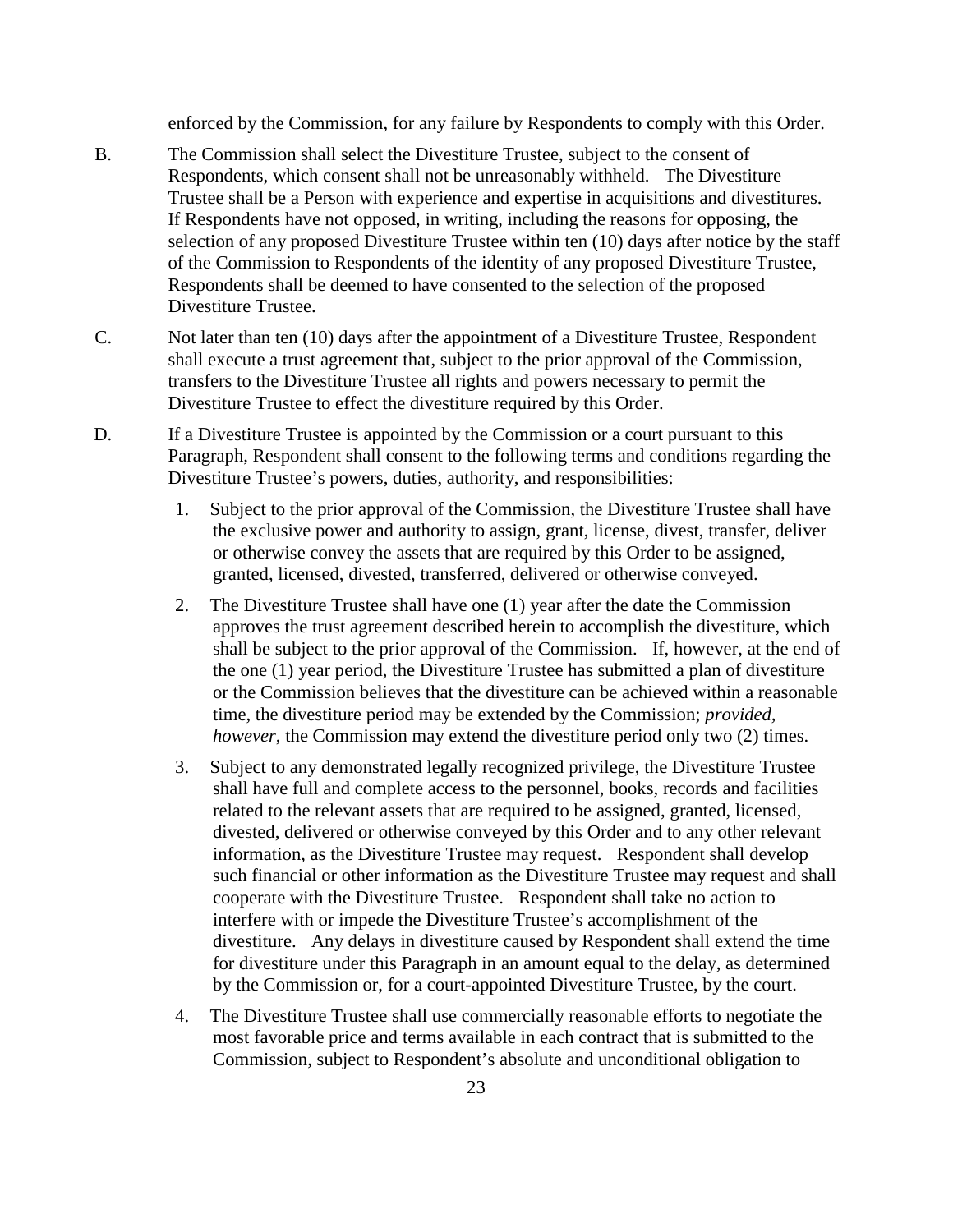divest expeditiously and at no minimum price. The divestiture shall be made in the manner and to the Acquirer as required by this Order; *provided, however*, if the Divestiture Trustee receives bona fide offers from more than one acquiring Person, and if the Commission determines to approve more than one such acquiring Person, the Divestiture Trustee shall divest to the acquiring Person selected by Respondent from among those approved by the Commission; *provided further, however*, that Respondent shall select such Person within five (5) days after receiving notification of the Commission's approval.

- 5. The Divestiture Trustee shall serve, without bond or other security, at the cost and expense of Respondents, on such reasonable and customary terms and conditions as the Commission or a court may set. The Divestiture Trustee shall have the authority to employ, at the cost and expense of Respondents, such consultants, accountants, attorneys, investment bankers, business brokers, appraisers, and other representatives and assistants as are necessary to carry out the Divestiture Trustee's duties and responsibilities. The Divestiture Trustee shall account for all monies derived from the divestiture and all expenses incurred. After approval by the Commission of the account of the Divestiture Trustee, including fees for the Divestiture Trustee's services, all remaining monies shall be paid at the direction of Respondents, and the Divestiture Trustee's power shall be terminated. The compensation of the Divestiture Trustee shall be based at least in significant part on a commission arrangement contingent on the divestiture of all of the relevant assets that are required to be divested by this Order.
- 6. Respondent shall indemnify the Divestiture Trustee and hold the Divestiture Trustee harmless against any losses, claims, damages, liabilities, or expenses arising out of, or in connection with, the performance of the Divestiture Trustee's duties, including all reasonable fees of counsel and other expenses incurred in connection with the preparation for, or defense of, any claim, whether or not resulting in any liability, except to the extent that such losses, claims, damages, liabilities, or expenses result from gross negligence, willful or wanton acts, or bad faith by the Divestiture Trustee.
- 7. The Divestiture Trustee shall have no obligation or authority to operate or maintain the relevant assets required to be divested by this Order; *provided, however,* that the Divestiture Trustee appointed pursuant to this Paragraph may be the same Person appointed as Interim Monitor pursuant to the relevant provisions of this Order or the Order to Maintain Assets in this matter.
- 8. The Divestiture Trustee shall report in writing to Respondent and to the Commission every sixty (60) days concerning the Divestiture Trustee's efforts to accomplish the divestiture.
- 9. Respondents may require the Divestiture Trustee and each of the Divestiture Trustee's consultants, accountants, attorneys and other representatives and assistants to sign a customary confidentiality agreement; *provided, however,* that such agreement shall not restrict the Divestiture Trustee from providing any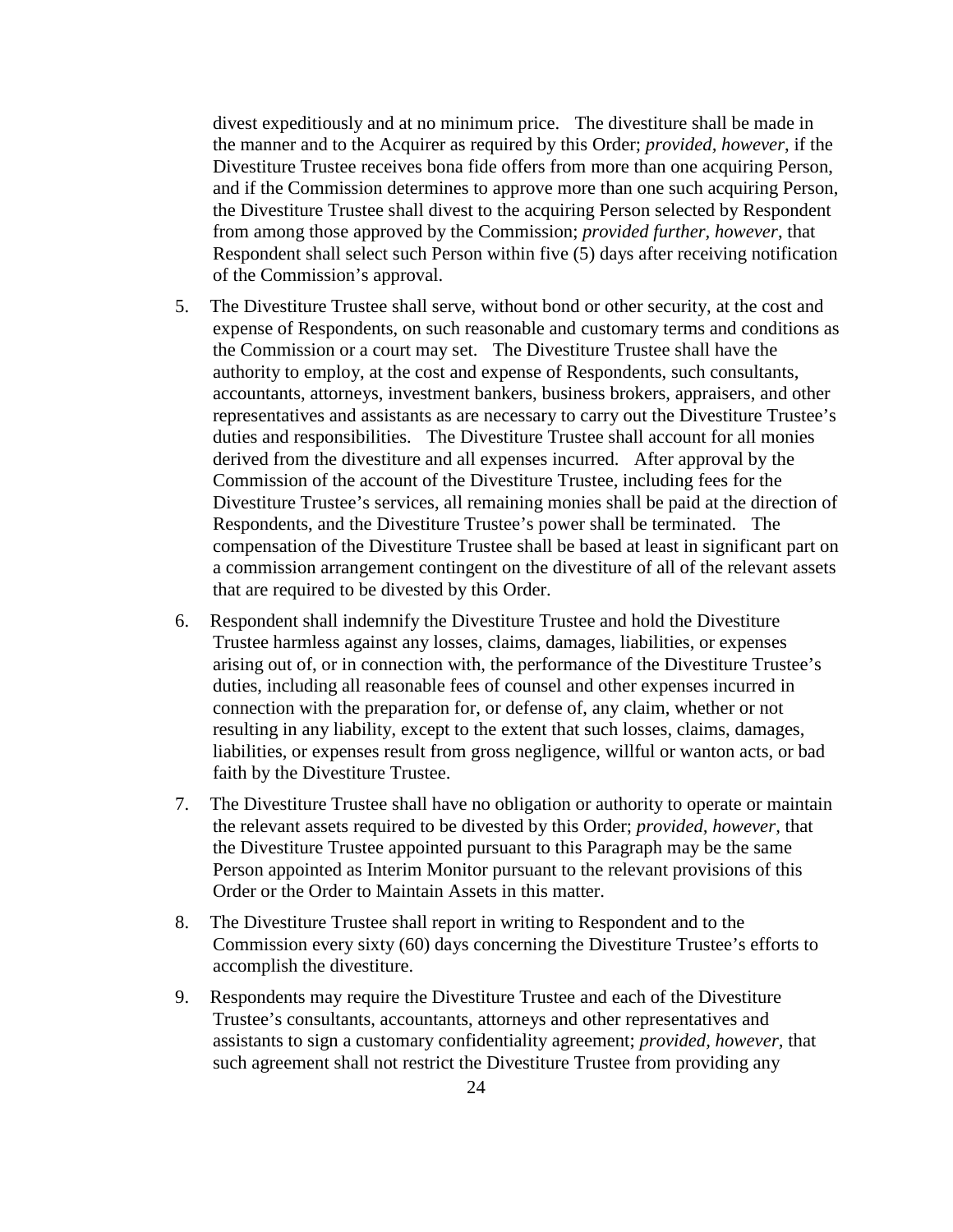information to the Commission.

- E. The Commission may, among other things, require the Divestiture Trustee and each of the Divestiture Trustee's consultants, accountants, attorneys and other representatives and assistants to sign an appropriate confidentiality agreement related to Commission materials and information received in connection with the performance of the Divestiture Trustee's duties.
- F. If the Commission determines that a Divestiture Trustee has ceased to act or failed to act diligently, the Commission may appoint a substitute Divestiture Trustee in the same manner as provided in this Paragraph.
- G. The Commission or, in the case of a court-appointed Divestiture Trustee, the court, may on its own initiative or at the request of the Divestiture Trustee issue such additional orders or directions as may be necessary or appropriate to accomplish the divestiture required by this Order.

#### V.

**IT IS FURTHER ORDERED** that, in addition to any other requirements and prohibitions relating to Confidential Business Information in this Order, each Respondent shall assure that its own counsel (including its own in-house counsel under appropriate confidentiality arrangements) shall not retain unredacted copies of documents or other materials provided to the Acquirer or access original documents provided to the Acquirer, except under circumstances where copies of documents are insufficient or otherwise unavailable, and for the following purposes:

- A. To assure such Respondent's compliance with any Remedial Agreement, this Order, any Law (including, without limitation, any requirement to obtain regulatory licenses or approvals, and rules promulgated by the Commission), any data retention requirement of any applicable Government Entity, or any taxation requirements; or
- B. To defend against, respond to, or otherwise participate in any litigation, investigation, audit, process, subpoena or other proceeding relating to the divestiture or any other aspect of Bonine or the assets and Businesses associated with Bonine;

*provided*, *however*, that a Respondent may disclose such information as necessary for the purposes set forth in this Paragraph V pursuant to an appropriate confidentiality order, agreement or arrangement;

*provided further*, *however,* that pursuant to this Paragraph V, the Respondent needing such access to original documents shall: (i) require those who view such unredacted documents or other materials to enter into confidentiality agreements with the Acquirer (but shall not be deemed to have violated this requirement if the Acquirer withholds such agreement unreasonably); and (ii) use best efforts to obtain a protective order to protect the confidentiality of such information during any adjudication.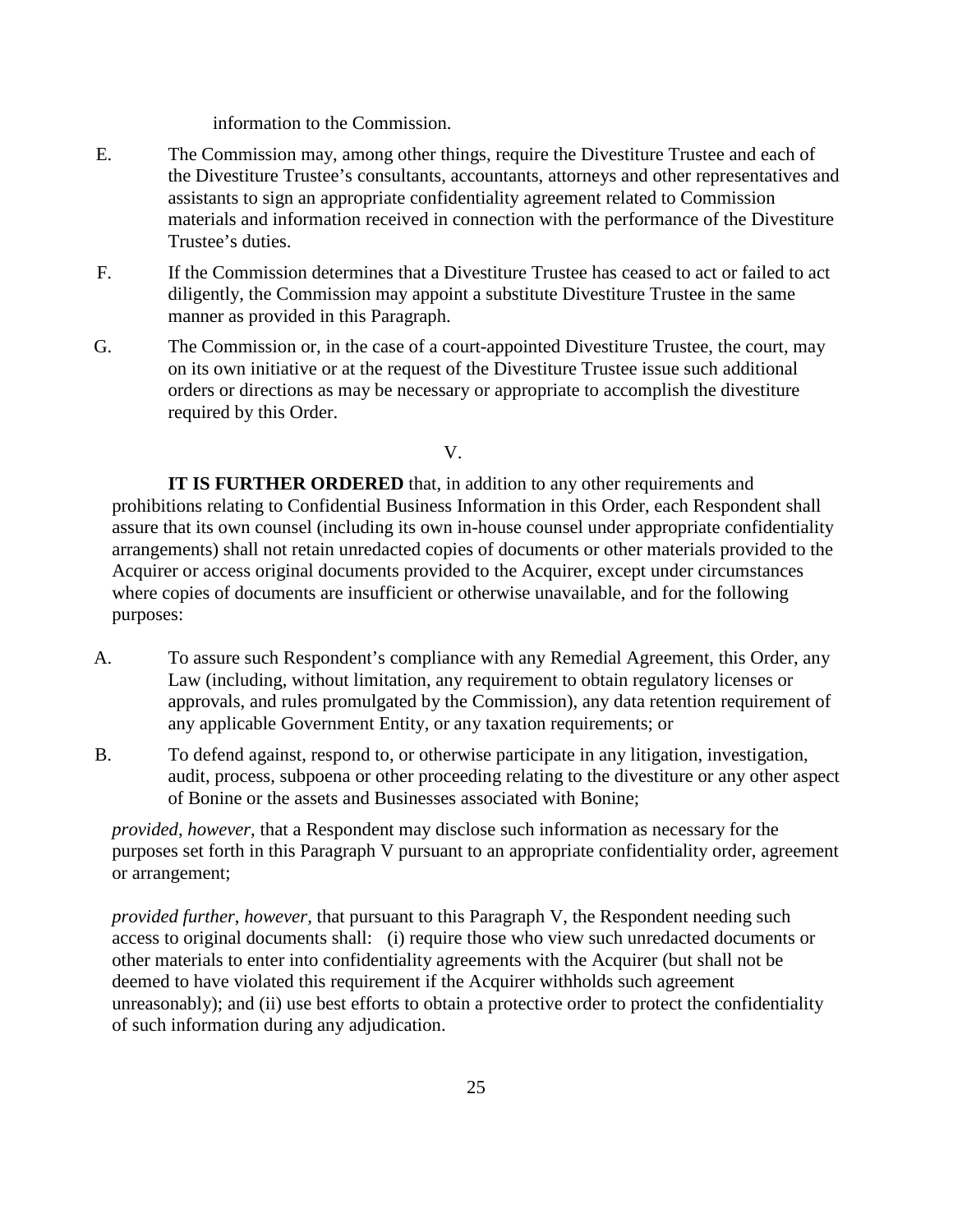# **IT IS FURTHER ORDERED** that:

- A. Any Remedial Agreement shall be deemed incorporated into this Order.
- B. Any failure by a Respondent to comply with any term of such Remedial Agreement shall constitute a failure to comply with this Order.
- C. Respondents shall include in each Remedial Agreement a specific reference to this Order, the remedial purposes thereof, and provisions to reflect the full scope and breadth of each Respondent's obligation to the Acquirer pursuant to this Order.
- D. No Respondent shall seek, directly or indirectly, pursuant to any dispute resolution mechanism incorporated in any Remedial Agreement, or in any agreement related to Bonine a decision the result of which would be inconsistent with the terms of this Order or the remedial purposes thereof.
- E. No Respondent shall modify or amend any of the terms of any Remedial Agreement without the prior approval of the Commission, except as otherwise provided in Rule  $2.41(f)(5)$  of the Commission's Rules of Practice and Procedure, 16 C.F.R. § 2.41(f)(5). Notwithstanding any term of the Remedial Agreement(s), any modification or amendment of any Remedial Agreement made without the prior approval of the Commission, or as otherwise provided in Rule 2.41(f)(5), shall constitute a failure to comply with this Order.

## VII.

# **IT IS FURTHER ORDERED** that:

- A. Within five (5) days of the Acquisition, Respondents shall submit to the Commission a letter certifying the date on which the Acquisition occurred.
- B. Within thirty (30) days after the Order Date, and every sixty (60) days thereafter until Respondents have fully complied with Paragraphs II.A., II.B., II.C.1.-3., II.D., II.E., and II.G., Respondents shall submit to the Commission a verified written report setting forth in detail the manner and form in which it intends to comply, is complying, and has complied with this Order. Respondents shall submit at the same time a copy of its report concerning compliance with this Order to the Interim Monitor, if any Interim Monitor has been appointed. Respondents shall include in their reports, among other things that are required from time to time, a full description of the efforts being made to comply with the relevant paragraphs of the Order, including:
	- 1. a detailed description of all substantive contacts, negotiations, or recommendations related to (i) the divestiture and transfer of all relevant assets and rights, and (ii) transitional services being provided by the Respondents to the Acquirer; and
	- 2. a detailed description of the timing for the completion of such obligations.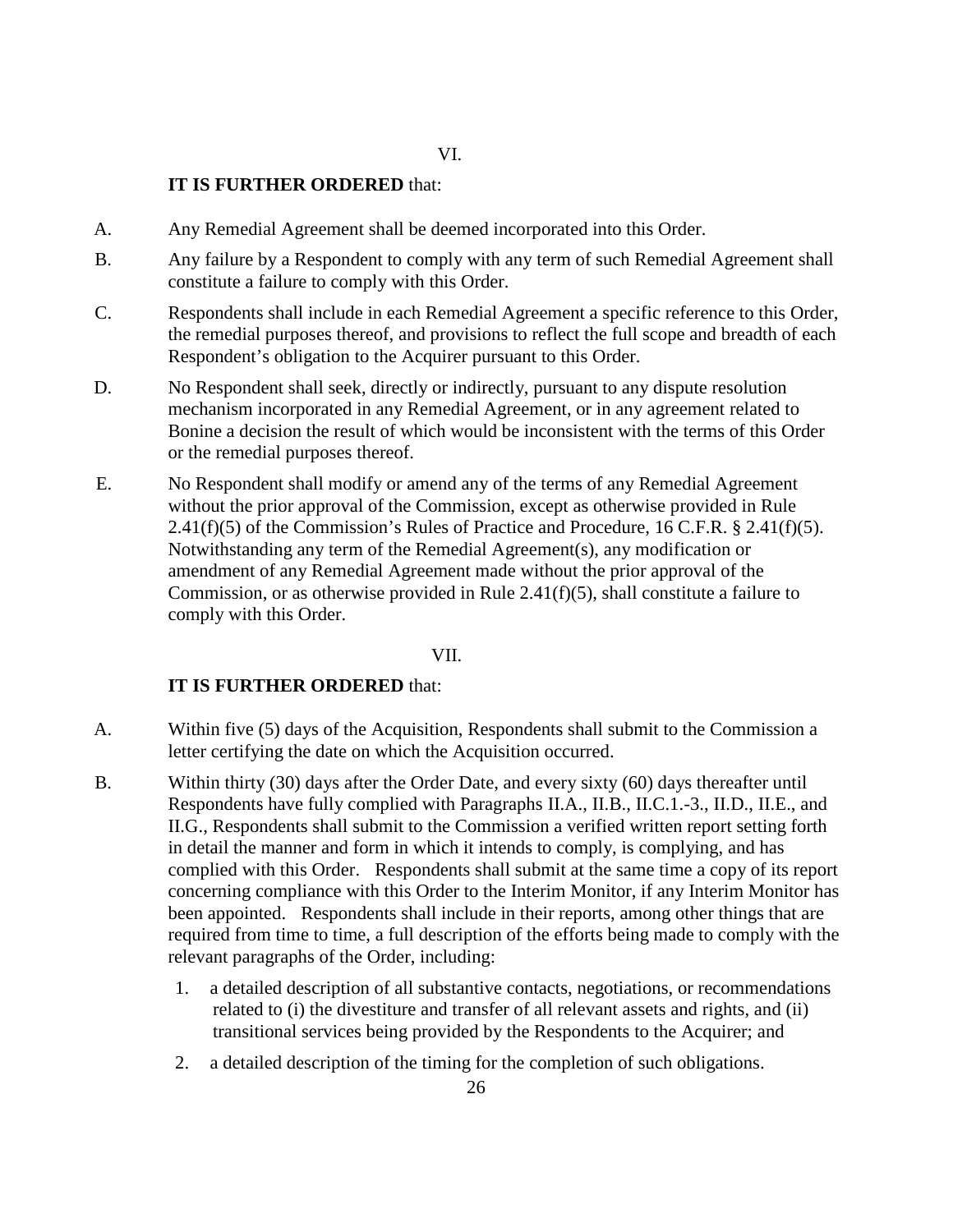C. One (1) year after the Order Date, annually for the next nine (9) years on the anniversary of the Order Date, and at other times as the Commission may require, Respondents shall file a verified written report with the Commission setting forth in detail the manner and form in which it has complied and is complying with the Order.

#### VIII.

**IT IS FURTHER ORDERED** that Respondents shall notify the Commission at least thirty (30) days prior to:

- A. any proposed dissolution of a Respondent;
- B. any proposed acquisition, merger or consolidation of a Respondent; or
- C. any other change in a Respondent including, but not limited to, assignment and the creation or dissolution of subsidiaries, if such change might affect compliance obligations arising out of this Order.

# IX.

**IT IS FURTHER ORDERED** that, for purposes of determining or securing compliance with this Order, and subject to any legally recognized privilege, and upon written request and upon five (5) days' notice to any Respondent made to its principal United States offices, registered office of its United States subsidiary, or its headquarters address, that Respondent shall, without restraint or interference, permit any duly authorized representative of the Commission:

- A. access, during business office hours of the Respondent and in the presence of counsel, to all facilities and access to inspect and copy all books, ledgers, accounts, correspondence, memoranda and all other records and documents in the possession or under the control of the Respondent related to compliance with this Order, which copying services shall be provided by the Respondent at the request of the authorized representative(s) of the Commission and at the expense of the Respondent; and
- B. to interview officers, directors, or employees of the Respondent, who may have counsel present, regarding such matters.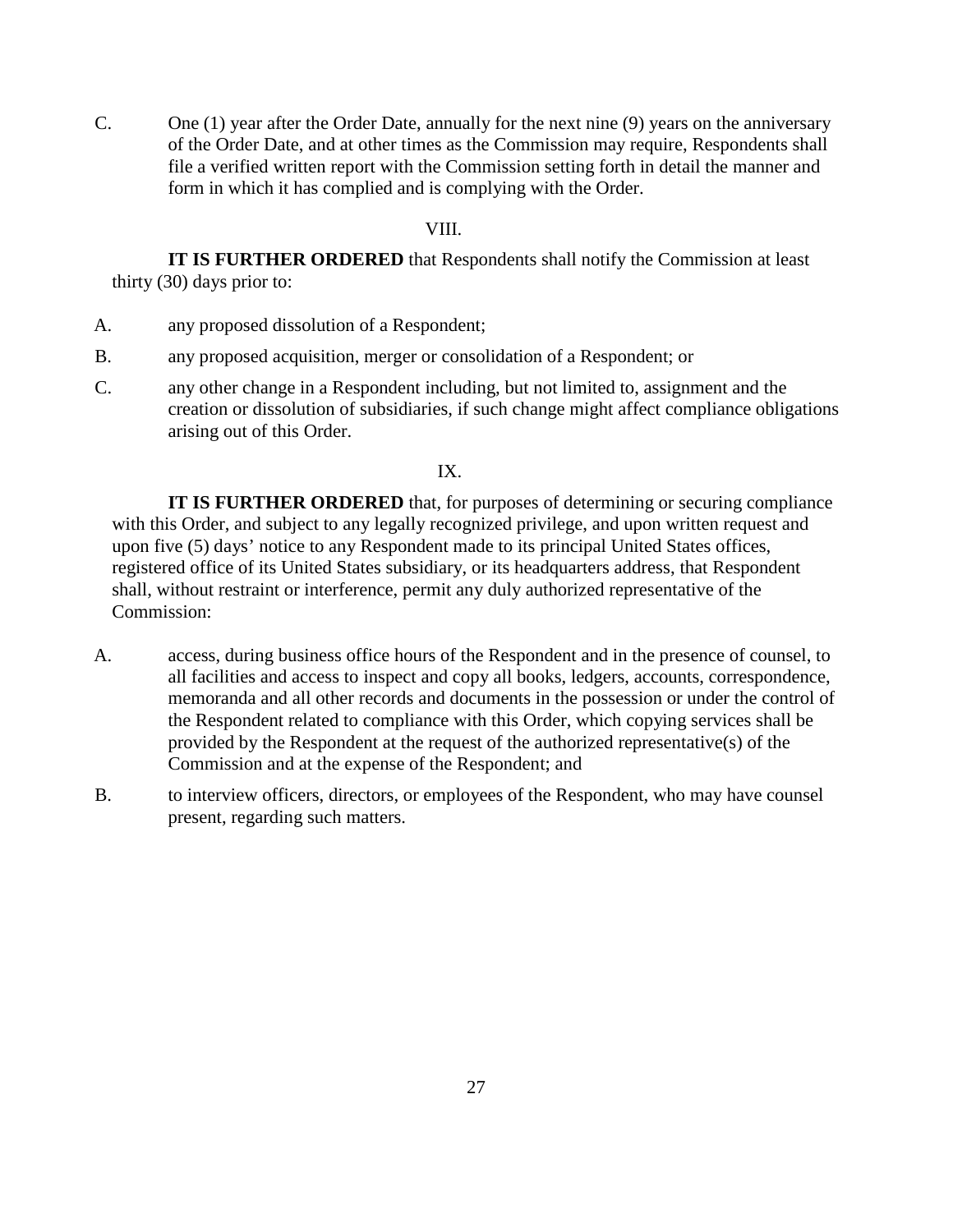X.

**IT IS FURTHER ORDERED** that this Order shall terminate ten (10) years from the Order Date.

By the Commission.

Janice Podoll Frankle Acting Secretary

SEAL ISSUED: